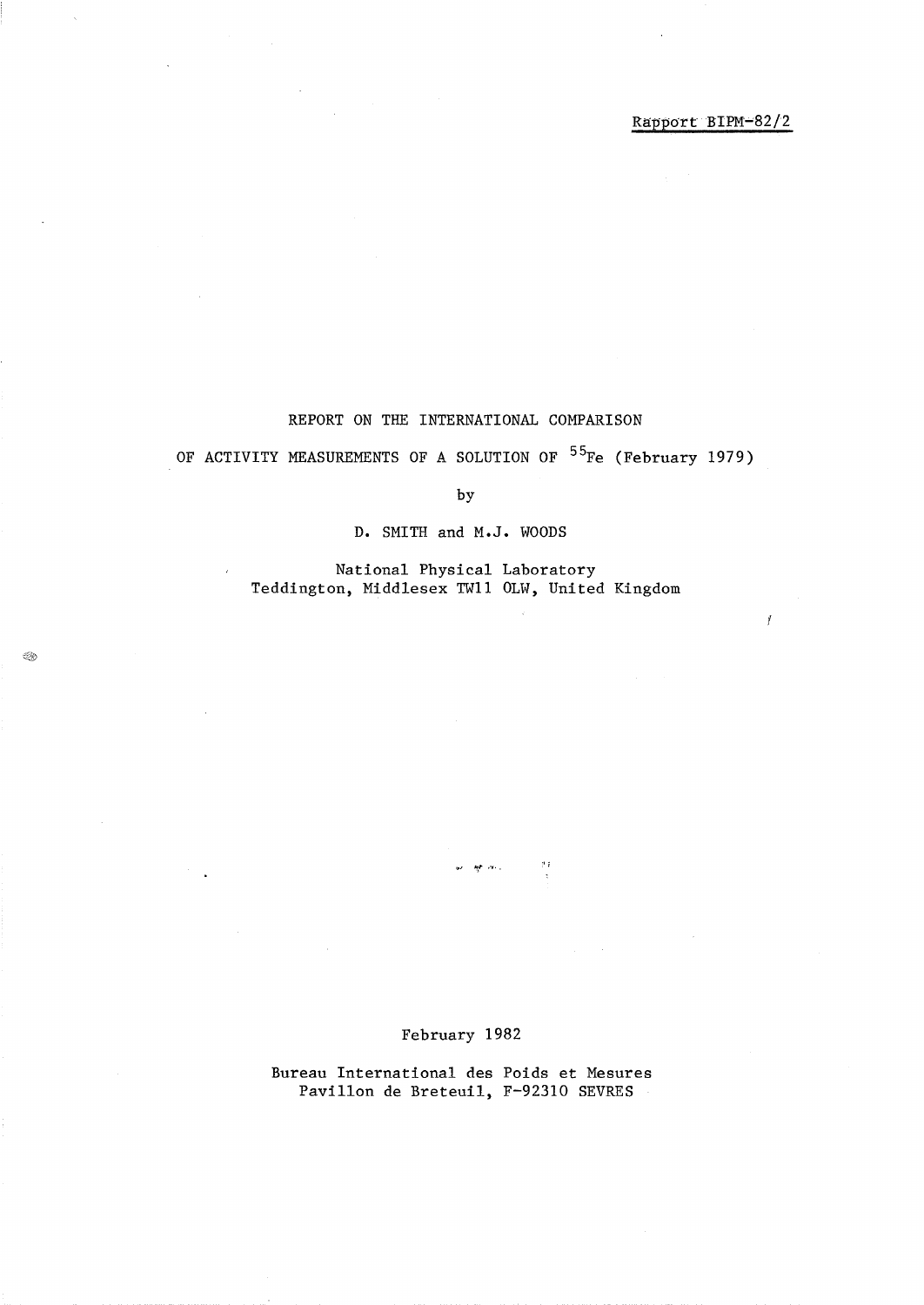## **CONTENTS**

| 2. Preparation and distribution of the samples  1                                                           |
|-------------------------------------------------------------------------------------------------------------|
|                                                                                                             |
|                                                                                                             |
| 4. Correction formulae for dead times  11                                                                   |
|                                                                                                             |
|                                                                                                             |
|                                                                                                             |
| Table 2 - Calibrated X-ray detectors to measure $N_0$ 13                                                    |
| Table $3 - 4\pi\beta - \gamma$ or $4\pi\beta$ methods to measure N <sub>o</sub> 14                          |
| Table 4 - Methods with PPC (4 $\pi$ or 2 $\pi$ ) to measure N <sub>KX</sub> 16                              |
| Table 5 - Defined solid angle (NaI(T1)) detectors to measure $N_{\text{K}X}$ . 18                           |
| Table 6a- Final results and uncertainties for $N_0$ 19                                                      |
| Table 6b- Final results and uncertainties for $N_{\text{K}X}$ 20                                            |
| Table 7 - Uncertainty components (category B) in final result  21                                           |
| Table $8$ - Mean values of activity and K X-ray emission rate<br>at reference date (1979-02-01, 0 h UT)  23 |
|                                                                                                             |
| Figure 2 - Efficiency extrapolations<br>25                                                                  |
| Figure $3$ - Graphical representation of the results  30                                                    |
|                                                                                                             |
| References                                                                                                  |

 $\bar{\lambda}$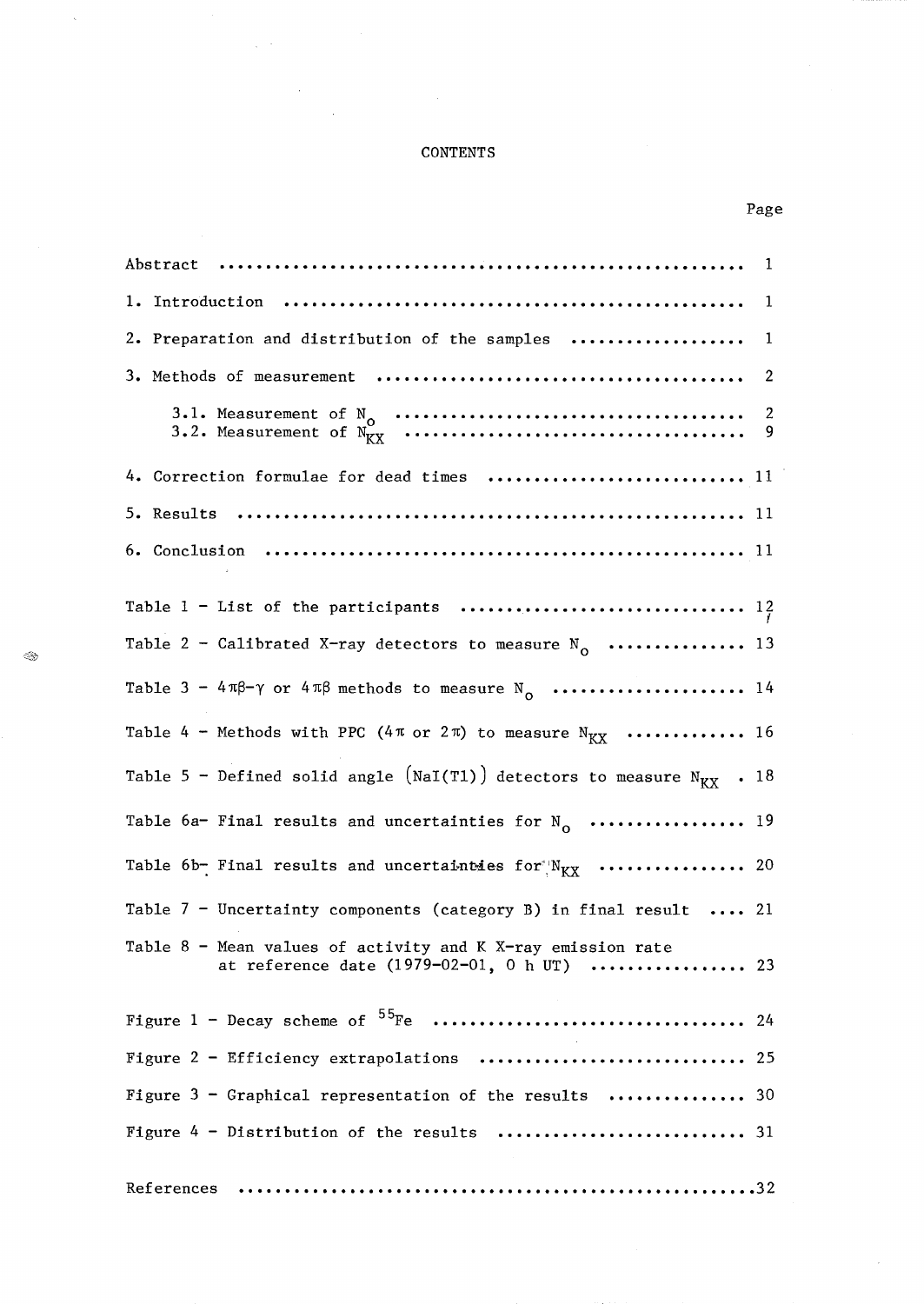#### Abstract

The Bureau International des Poids et Mesures organised an international comparison for the measurement of the radioactivity concentration of a <sup>55</sup>Fe solution. The National Physical Laboratory was charged with the preparation and distribution of the solution and with the collation of the results. The active material was supplied by the National Accelerator Centre and purity-checked by the Laboratoire de Metrologie des Rayonnements Ionisants and the Physikalisch-Technische Bundesanstalt. The solution was distributed in December 1978.

The numerous methods of measurement for activity and K X-ray-emission rate are described and the results obtained are presented. Details on source preparation, counting equipment, experimental corrections, results and uncertainties are reported in tabular or graphical form. In addition, the product of the K-shell capture probability and the K-shell fluorescence yield ( $P_K\omega_K$ ) has been determined as 0.283 ± 0.002.

#### 1. Introduction

Following a decision taken by Section II (Mesure des radionucléides) of the Comité Consultatif pour les Etalons de Mesure des Rayonnements Ionisants (CCEMRI), the Bureau International des Poids et Mesures (BIPM) organised an international comparison to take place in 1978/79 for the measurement of the activity concentration of  $a^{55}$ Fe solution. As recent international comparisons  $\lfloor 1-3 \rfloor$  involved  $\gamma$ -ray emitting nuclides and had shown a steady and satisfactory decrease in the spread of the results, it was thought appropriate to attempt an intercomparison of a nuclide which could not be measured in the BIPM ionization-chamber reference system.  $^{55}$ Fe, which decays by pure electron capture  $\left[\mathtt{4}\right]$ , represents such a nuclide (see decay scheme, Fig. 1).

Eleven laboratories (listed in Table 1 with their abbreviations) participated, using various methods of measurement, and presented a total of 18 results. The NPL was charged with organising the preparation and distribution of the solution, and with the collation of the results of the measurements.

#### 2. Preparation and distribution of the solution

The primary <sup>55</sup>Fe was procured by NAC, who supplied NPL with approximately 1 000 MBq of  $^{55}$ Fe in the form of a carrier-free aqueous solution of HCl (2 mol per  $dm^3$ ). Two samples of this solution, each comprising about 7.5 MBq, were dispatched to LMRI and PTB for purity checks. The only significant impurity detected by both laboratories was <sup>54</sup>Mn and the relative impurity level at the reference date of the intercomparison was quoted as

LMRI:  $(0.96 \pm 0.02) 10^{-6}$ . PTB :  $(1.08 \pm 0.05) 10^{-6}$ .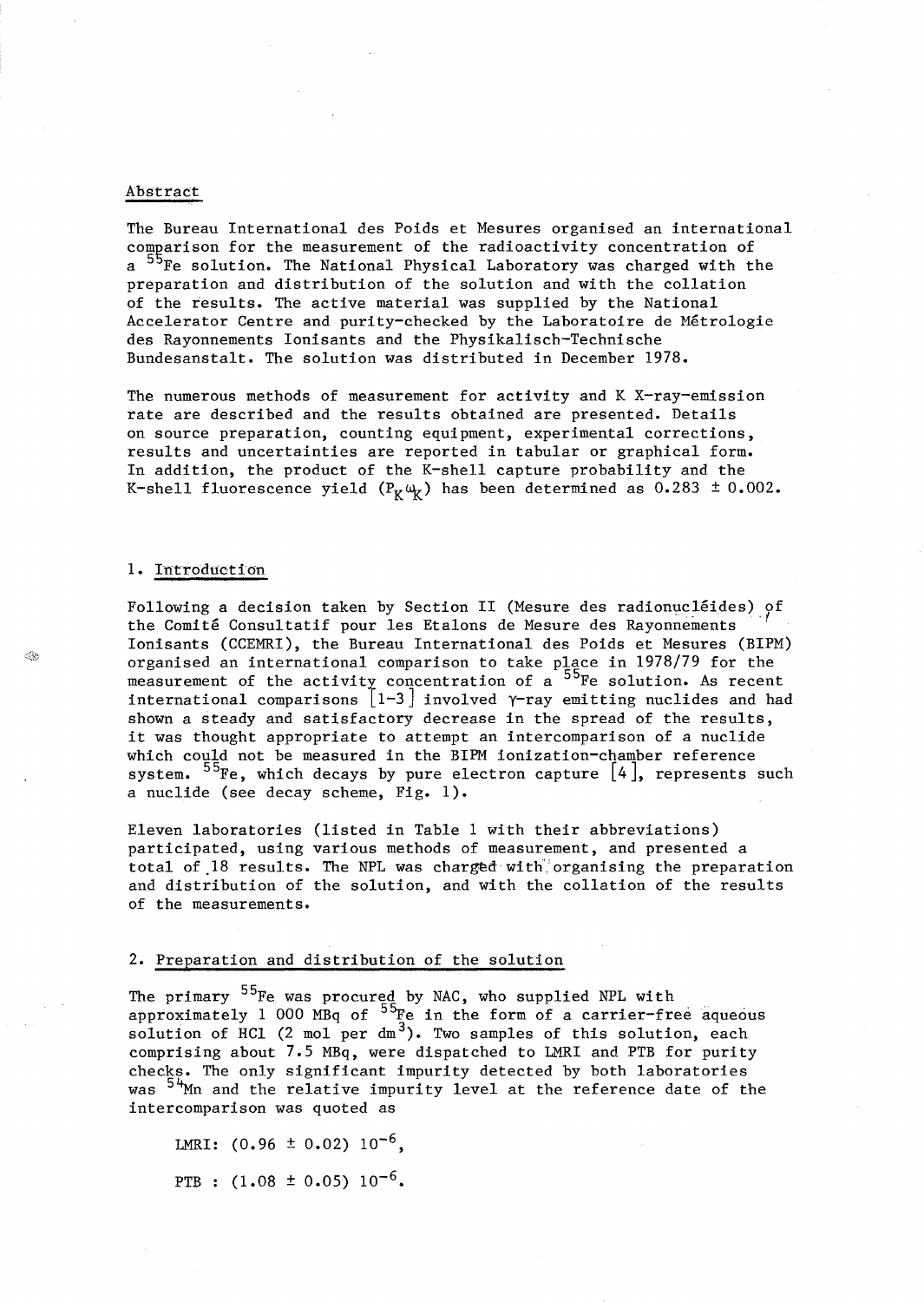The stock solution was diluted at NPL to provide an activity concentration of approximately 4  $MBq/g$ , with a final carrier content of 20  $\mu$ g per gramme of Fe in an aqueous solution of HNO 3 (0.1 mol per dm<sup>3</sup>). Each participant was supplied with two flame-sealed  $\frac{1}{5}$  ml glass ampoules, each containing about 3 ml of the diluted solution. The only data supplied to the participants was the recommended half-life value of 2.70 years and the reference date of the intercomparison  $1979-02-01$ , 0 h UT. The measurements were carried out in the first half of 1979.

#### 3. Methods of measurement

Since there was no preferred method of measurement, the participants were free to use whatever technique they desired, and to provide as much information as they felt appropriate for their chosen methods. In collating the results, it became evident that further information regarding some of the methods would be useful, and this was sought and obtained from the participants.

Although many different techniques were employed, the methods can be classified into those which result in an estimate of activity  $(N_0)$  and those which result in an estimate of the emission rate of K X-rays  $(N_{\text{KY}})$ . These quantities are, of course, related by the equation

 $N_{\rm O} = \frac{N_{\rm KX}}{P_{\rm K}\omega_{\rm K}}$ .

ł

The methods of measurement are described below, and details of counting equipment, conditions of measurement and various corrections applied are given in Tables 2 to 5.

Each method of each laboratory is referred to by a number ranging from (1) to (18).

3.1. Measurements of  $N_{\Omega}$ 

~.J ~ '-"', AECL (1); BCMN (2) and PTB (3) calibrated the X-ray response of a solidstate detector in terms of the known activity of nuclides, such as  $5^{1}$ Cr and  $54$ <sup>M</sup>m. NPL (4) and NRC (5) used efficiency extrapolation with  $51$ Cr and  $54$ <sup>M</sup>m as tracers in  $4\pi\beta$ (gas-filled proportional counter)- $\gamma$  counting systems. LMRI (6) used  $4\pi\beta$ (pressurised proportional counter)- $\gamma$  counting with  $54$ <sup>t</sup>Mn as a tracer, using covered sources so only K X-rays were detected. LMRI (7) and IBJ (8) used  $4\pi\beta(1$ iquid sinctillation)- $\gamma$ efficiency extrapolation with  $^{54}$ Mn as a tracer. NAC (9) used 4 $\pi\beta$ (liquid scintillation)- $\gamma$  with theoretical efficiency functions for  $^{55}$ Fe,  $^{54}$ Mn and  $5^{1}$ Cr. BCMN (10) used  $4\pi\beta$ (liquid scintillation) with two phototubes connected in summation and in coincidence.

 $\mathcal{A}_{\rm eff}$ 

Seven of the ten methods for  $N_{o}$  (i.e. all except 4, 5 and 10) involve assuming the value of  $P_K$  or  $\omega_K$ , or assuming that either or both of these parameters vary smoothly with atomic number. It should be noted, however, that in all these cases the final estimate of  $N_0$  depends only on the ratio of  $P_K$  (or  $\omega_K$ ) for  $^{55}$ Fe to that for the various tracer nuclides used.

2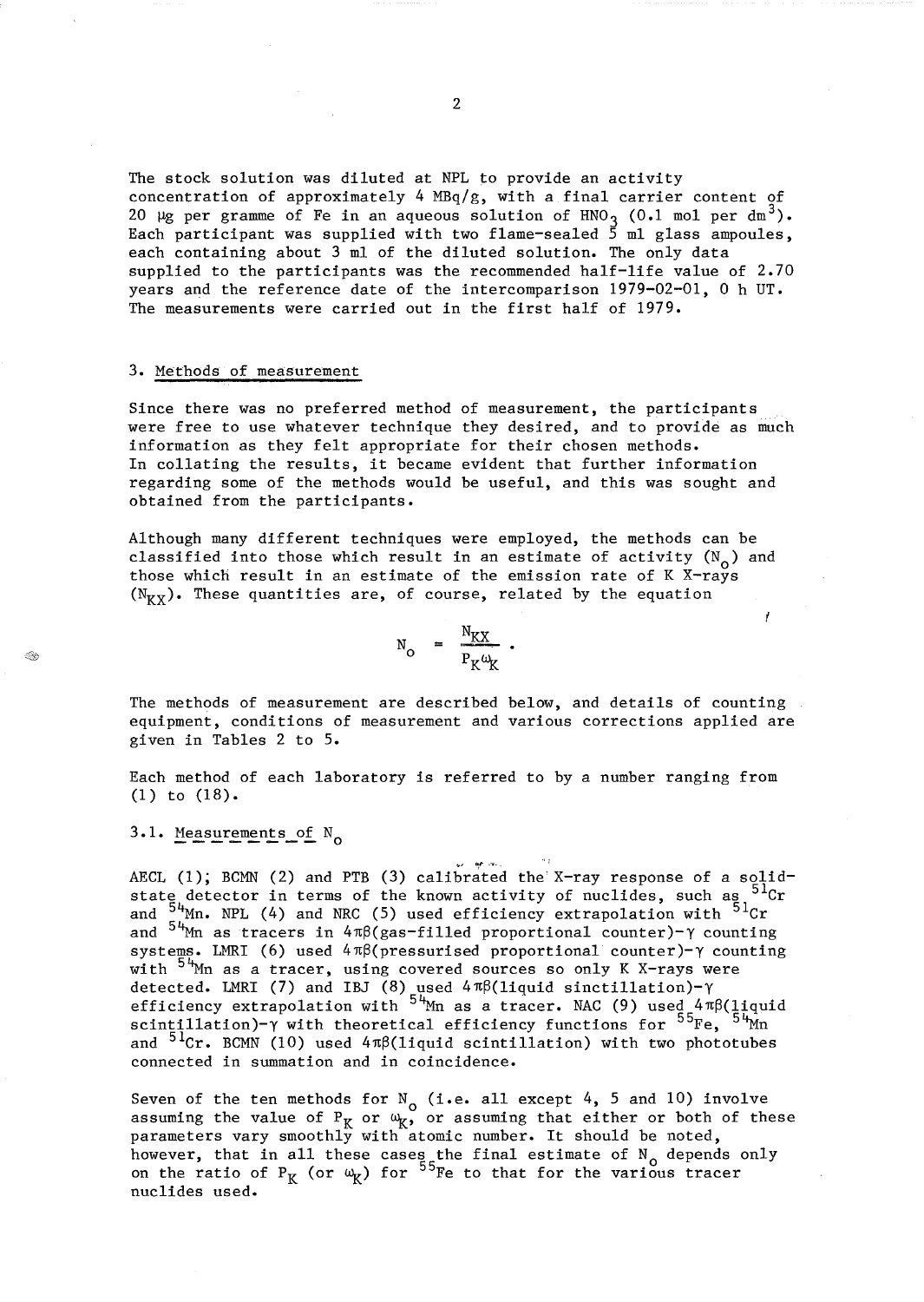The methods are now described in more detail.

3.1.1. AECL (1) used X-ray counting with sources sandwiched between two thin NaI(TI) detectors calibrated in terms of the ratio (observed K X-rays/known activity) as a function of atomic number for the nuclides  $^{51}$ Cr,  $^{54}$ Mn and  $^{57}$ Co. Each detector output was fed to a single-channel analyser, the window of which was selected to avoid noise and higherenergy y rays, and then to a scaler. Pulses outside the window were ignored, but should cancel in the calibration. Corrections were made for true coincidence summing  $\left[5\right]$  (e.g. 33% for  $^{57}$ Co) and background. The reference sources were of similar activity to <sup>55</sup>Fe and prepared in a similar manner, so source self-absorption could be incorporated into the efficiency curve, and most other sources of uncertainty should cancel in this relative counting method. A value of X-ray count rate/activity of 0.178 5 ± 0.7% was interpolated from the calibration curve  $(^{Fig. 2})$ . Most sources were prepared from a ten-fold dilution of the <sup>55</sup>Fe solution. However, the undiluted solution gave a count rate per gramme which was 0.27% lower than the diluted solution, indicating that self absorption is not very different over this range of carrier concentration. The  $N_{o}$  value deduced from the efficiency curve assumes that  $P_K\omega_K$  changes smoothly with atomic number, although the actual values were not used.

3.1.2. BCMN (2) calibrated a Si(Li) detector in terms of

$$
\varepsilon
$$
 = observed K X-ray count rate  
 $N_0 P_K \omega_K$ 

as a function of atomic number, for  ${}^{51}$ Cr,  ${}^{54}$ Mn,  ${}^{57}$ Co and  ${}^{65}$ Zn, ensuring that all the sources were prepared in the same way and with similar carrier concentration. The detector efficiency for Mn K X-rays, which includes source self-absorption, was interpolated as  $\epsilon = 0.030$  7, with 0.7% uncertainty (Fig. 2), and so

$$
N_0 = \frac{\text{observed K X-ray count rate from }^{55}Fe}{\epsilon P_K \omega_K}.
$$

BCMN also compared <sup>55</sup>Fe directly to <sup>54</sup>Mn, when

$$
N_0(^{55}Fe) = N_0(^{54}Mn) \frac{(count rate ^{55}Fe)}{(count rate ^{54}Mn)} \frac{P_K \omega_K(^{34}Mn)}{P_K \omega_K(^{55}Fe)} \frac{\epsilon(^{54}Mn)}{\epsilon(^{55}Fe)},
$$

where  $\frac{\varepsilon (54_{\text{Mn}})}{\varepsilon (55_{\text{Fe}})} = 0.965 \pm 0.002.$ 

 $\mathbb{R}^2$ 

No systematic differences were observed between measurements at four dilutions (with factors 1, 2, 4 and 8). For both methods the  $N_0$  value deduced depends on the ratio of assumed  $P_K\omega_K$  values.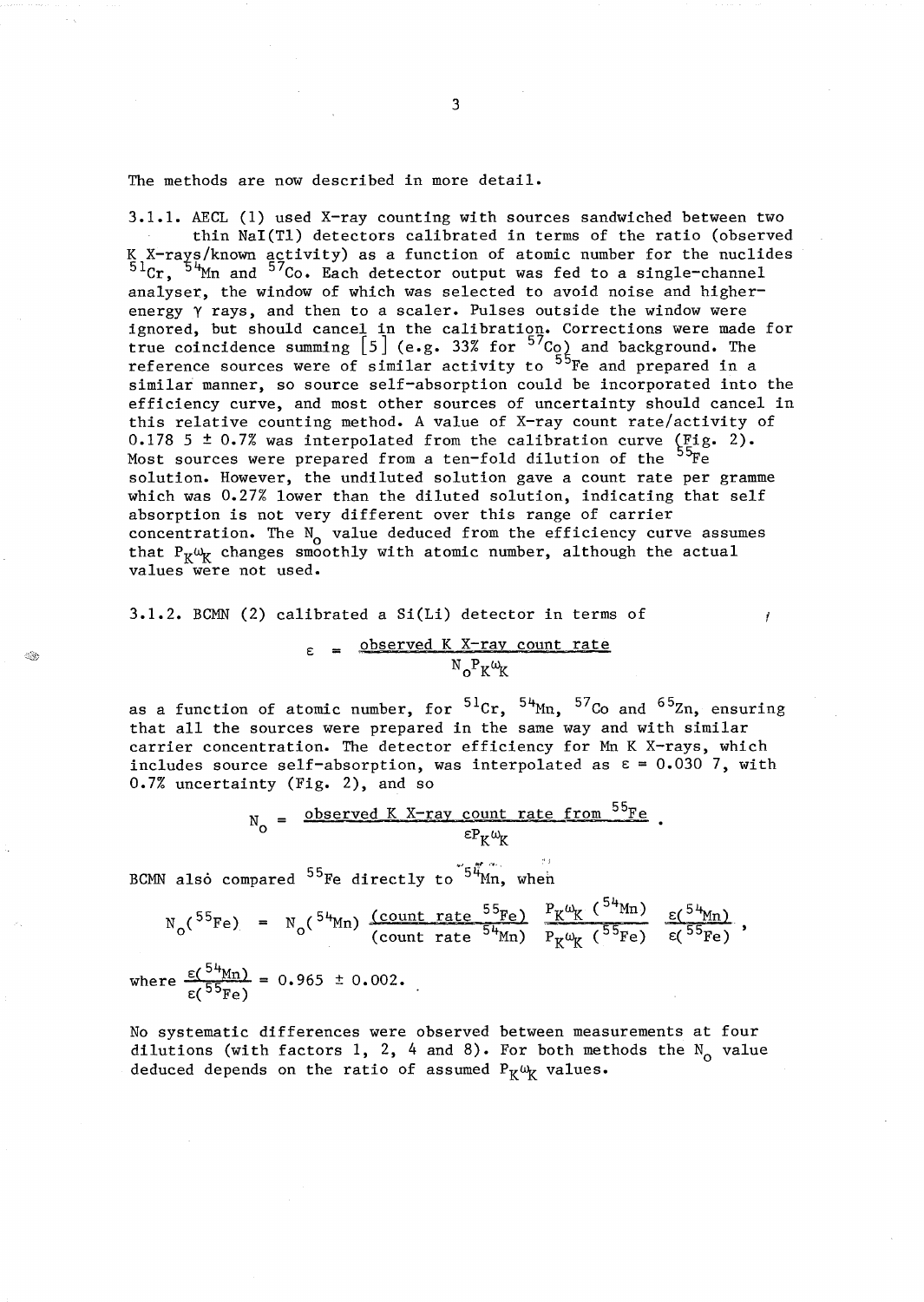3.1.3. PTB (3) calibrated an intrinsic Ge detector in terms of

$$
\varepsilon = \frac{\text{observed K X-ray count rate}}{N_0 P_K}
$$

as a function of atomic number for  $^{51}$ Cr,  $^{54}$ Mn and  $^{58}$ Co, measured under similar conditions. From this smooth, almost linear function which incorporated source self-absorption and the quantity  $\omega_{\mathbf{K}}$ , the value for  $^{55}$ Fe was interpolated as 1.35  $\times$  10<sup>-3</sup> with 1.5% uncertainty (Fig. 2). The activity was calculated as

$$
N_0 = \frac{\text{observed K X-ray count rate for }^{55}Fe}{\epsilon P_K}.
$$

Two sets of measurements were made, one with 'drop' sources (weighed), the other with electroplated sources. The effective drop masses of the latter were found  $_{p}^{p}$  comparing the  $\gamma$ -radiation from electrolytic and drop sources. For <sup>55</sup>Fe electrolytic sources, a known amount of <sup>59</sup>Fe was added to the <sup>55</sup>Fe solution for this purpose.

The  $^{55}$ Fe activity deduced depends on the ratio of P<sub>K</sub> values used and also assumes that  $\omega_{\mathbf{K}}$  varies smoothly with atomic number.

Œ

3.1.4. NPL (4) used efficiency extrapolation with  $5^{1}$ Cr and  $5^{4}$ Mn as - 1 tracers in a  $4\pi\beta(\text{Ar}-\text{CH}_4$  filled proportional counter)- $\gamma$ coincidence counting system. The counter operated at atmospheric pressure and the efficiency (maximum 58%) was varied by the addition of absorbing material. Discrimination therefore took place over the lowenergy Auger electron-photon spectrum and also over some high-energy K X-rays due to partial K X-ray absorption in the atmospheric-pressure detector. A linear extrapolation was made to 100% counting efficiency, as shown in Fig. 2.

To improve the maximum efficiency, the technique  $[6]$  of drying the drop sources in an NH<sub>3</sub> atmosphere was adopted. In this method one drop of Catanac (50  $\mu$ g per gramme of water) was added to each source, which was then dried, redissolved in water and dried in the vapour from  $NH_4OH$ . Small changes in source efficiency were made by sublimating  $NH_{4}Cl$  vapour onto the source, and larger changes by addition of VYNS foils.

The method was checked by measuring the activity of  $^{51}$ Cr by direct methods and by tracing with  $^{54}$ Mn; a difference of only 0.2% was found.

3.1.5. NRC (5) used efficiency extrapolation with  $5^{1}$ Cr and  $5^{4}$ Mm as tracers in a  $4\pi\beta$ (Ar-CH<sub>4</sub> filled proportional counter)- $\gamma$ anticoincidence [7] counting system. The counter was pressurized to 1 000 kPa to ensure essentially total K X-ray absorption, and the efficiency (maximum 70%) was altered by electronic discrimination over the low-energy Auger electron-photon spectrum. A linear extrapolation, as defined by the  $\chi^2$  test, was made to 100% counting efficiency. A typical data set is shown in Fig. 2.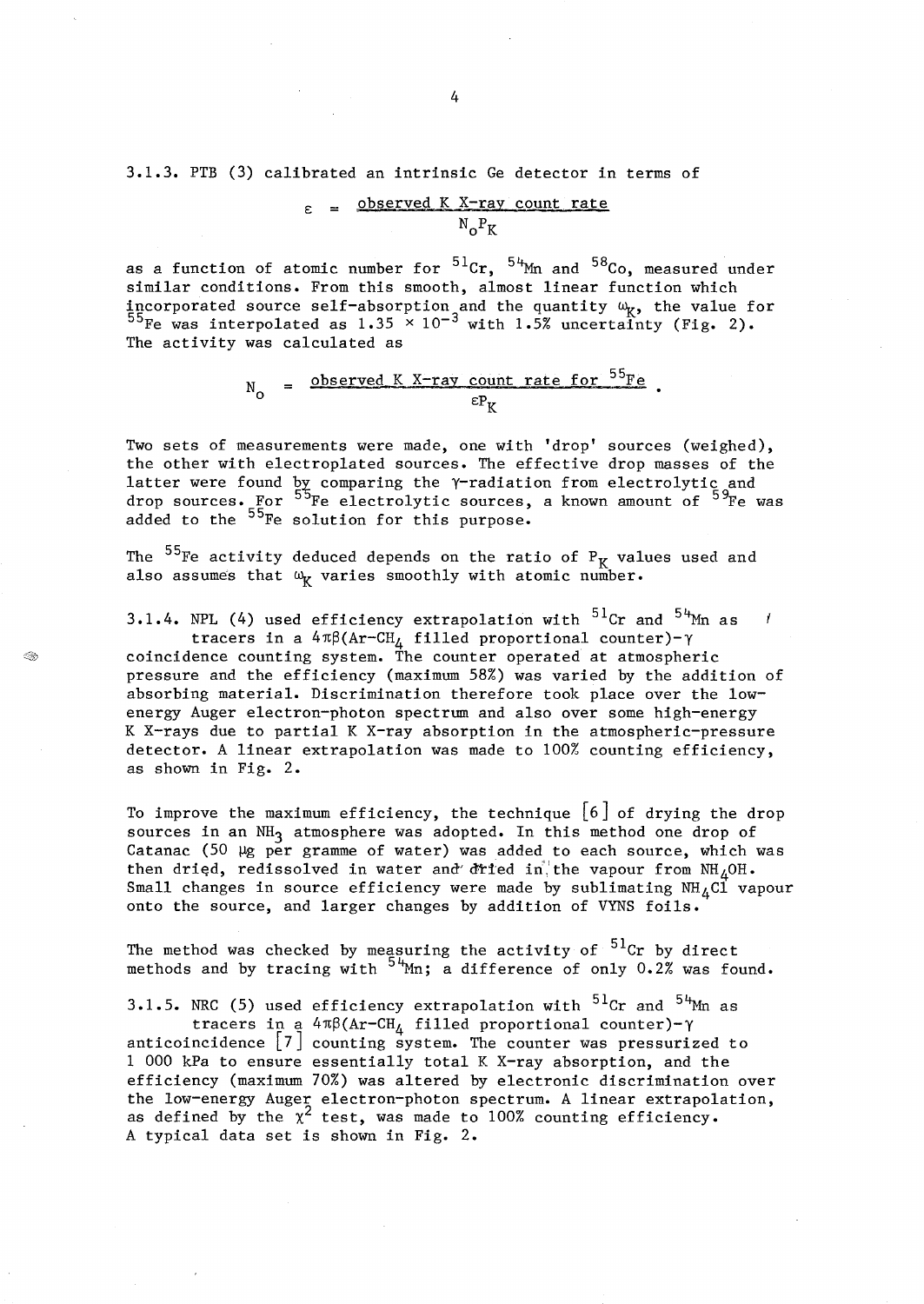The method was checked by measuring the activity of  $^{51}$ Cr by direct methods and by tracing with  $^{54}$ Mn; agreement to within 0.5% was obtained.

3.1.6. LMRI (6) used a  $4\pi\beta (Ar-CH_A$  filled proportional counter)- $\gamma$ 

coincidence method with  $54$ <sup>H</sup>Mm as a tracer. The proportional counter was pressurised to 700 kPa. The sources were covered with 400  $\mu$ g/cm<sup>2</sup> foil so that only K X-rays were detected, hence the total observed count rate of  $55$ Fe plus tracer is

$$
N_{XT} = N_{O}^{55} T_{K}^{55} \epsilon_{KX}^{55} + N_{O}^{54} \{ T_{K}^{54} \epsilon_{KX}^{54} + (1 - T_{K}^{54} \epsilon_{KX}^{54}) \epsilon_{\beta\gamma} \},
$$

where

 $T_K$  = probability of K X-ray emission and interaction in the counter,  $\varepsilon_{\text{K}X}$  = probability of counting the K X-rays which have interacted in the counter.

The observed K X-ray- $\gamma$  coincidence rate gives

$$
\frac{N_C}{N_{\gamma}} = T_K^{54} \varepsilon_{KX}^{54},
$$

wherefrom

**Se** 

$$
N_O^{55} = \frac{\varepsilon_{KX}^{54}}{\varepsilon_{KX}^{55}} \frac{T_K^{54}}{T_K^{55}} \left\{ N_{XT} \frac{N_{\gamma}}{N_{\rm c}} - N_O^{54} \left( \frac{N_{\gamma}}{N_{\rm c}} - 1 \right) \varepsilon_{\beta \gamma} \right\} \ .
$$

If the counter gain is high enough,  $\varepsilon_{\text{K}X}^{54}$  and  $\varepsilon_{\text{K}X}^{55}$  are very close to

unity and it can be assumed that  $\frac{\varepsilon_{\rm XX}^{54}}{\varepsilon_{\rm K}^{5}}$  = 1. Thus, efficiency variation

and extrapolation are not involved in this method, but instead each term in the above equation is simply replaced by its value.

The  $N_c/N_{\gamma}$  ratios were about 0.235.  $\gamma$  "rivers in the  $N_c$ 

The values of  $\varepsilon_{\beta\gamma}$  and  $N_{0}^{54}$  are determined from a standardization of  $^{54}$ Mn alone.

The probability can be expressed as

$$
T_K = P_K \omega_K t_K f_K,
$$

where

 $t_K$  = transmission of X-rays through the film supporting the source,  $f<sub>K</sub>$  = probability of X-rays being counted by the detector.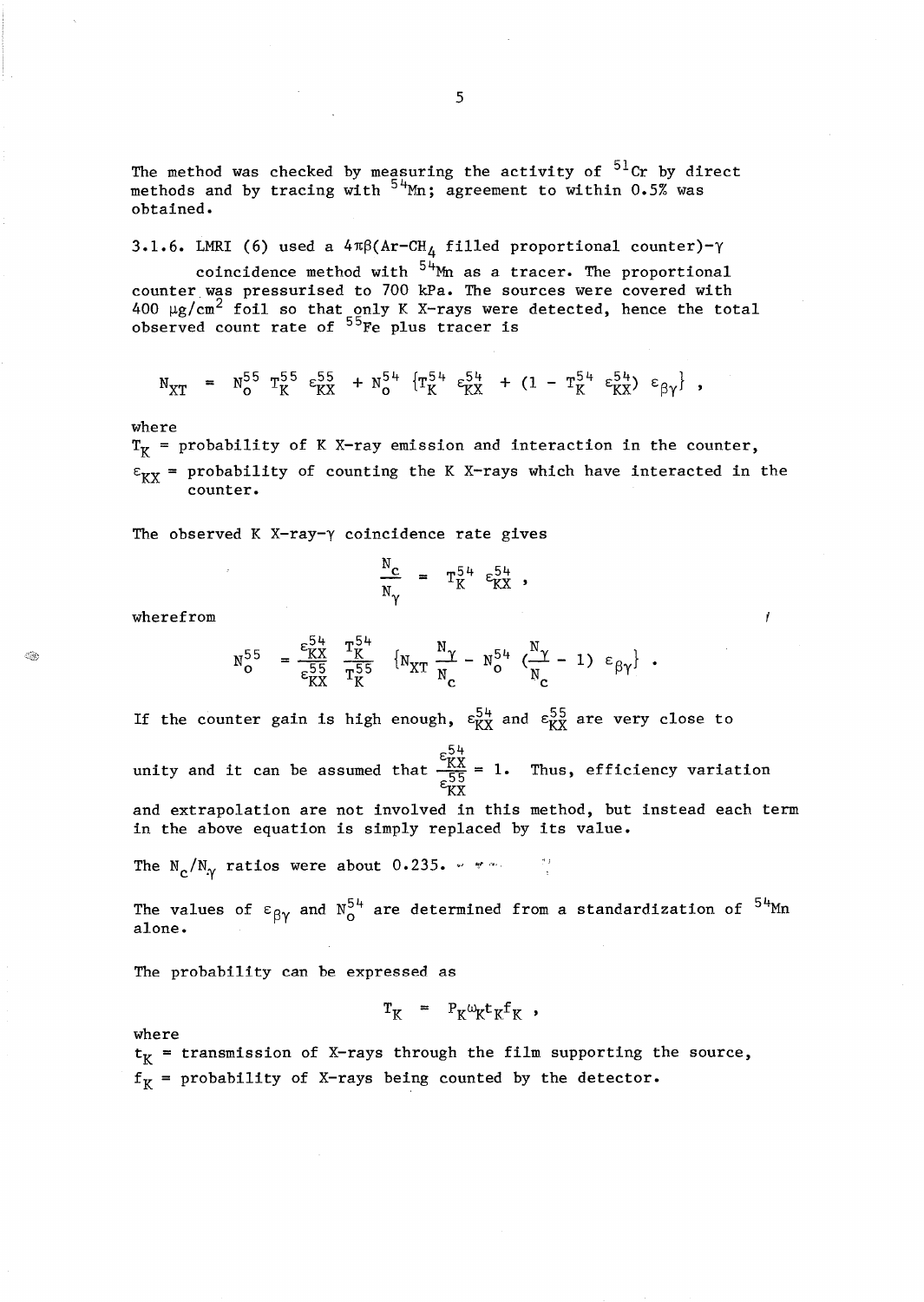A Monte-Carlo simulation was used to estimate  $t_K$  and  $f_K$  for both  $^{55}$ Fe and  $54$ <sup>Mn</sup> and gave

$$
t_K^{54}/t_K^{55} = 0.985 \t8 \t\pm 0.000 \t5
$$
,  $f_K^{54}/f_K^{55} = 1.001 \t5 \t\pm 0.000 \t5$ .

Using the  $P_K\omega_K$  values in Table 3 then gives

 $T_K^{54}/T_K^{55} = 0.912 \pm 0.027.$ 

The N<sub>o</sub> value depends on the ratio of assumed  $P_K\omega_K$  values.

3.1.7. LMRI (7) also used  $4\pi\beta$ (liquid scintillation)- $\gamma$  efficiency

extrapolation with <sup>54</sup>Mn as a tracer. Noting that only K events have sufficient energy to be finally detected, the total count rate for 55Fe plus tracer is

$$
N_{KT}
$$
 =  $N_o^{55} S_K^{55} \epsilon_K^{55} + N_o^{54} \{S_K^{54} \epsilon_K^{54} + (1 - S_K^{54} \epsilon_K^{54}) \epsilon_{\beta \gamma} \},$ 

where

Q.

 $S_K$  = probability of K emission and interaction in the counter,

 $\varepsilon_{\rm r}$  = probability of counting K emissions which have interacted in the counter.

The observed coincidence rate gives

$$
\frac{N_c}{N_V} = S_K^{54} \varepsilon_K^{54} = \varepsilon_\beta.
$$

 $\begin{matrix} 55 \\ \text{rk} \end{matrix}$ The method assumes that  $\epsilon_{\rm K}^{55}$   $\rightarrow$  1 as  $\epsilon_{\rm K}^{54}$   $\rightarrow$  1 and that the ratio  $\frac{\rm K}{\epsilon_{\rm L}}$  can be  $K$ expressed as a polynomial in the observed efficiency, i.e.

$$
y = \frac{S_K^{54}}{S_K^{55}} \left\{ N_{KT} - N_0^{54} \left( 1 + \frac{1 - \epsilon_\beta}{\epsilon_\beta} \epsilon_{\beta \gamma} \right) \right\} = N_0^{55} \left\{ 1 + f(\epsilon_\beta) \right\} ,
$$
  
where  $\frac{\epsilon_K^{55}}{\epsilon_K^{54}} = 1 + f(\epsilon_\beta) \rightarrow 1$  as  $\epsilon_\beta \rightarrow S_K^{54}$ .

The function y is therefore extrapolated to  $\varepsilon_{\sf B}$  =  $\textrm{S}_{\sf K}^{54}$ . The values of  $\varepsilon_{\sf B}\rm_V$ and  $\text{N}_{\alpha}^{54}$  are determined from a standardisation of  $^{54}$ Mn alone.

The probability  $S_K$  can be expressed as

$$
S_K = P_K(1 - \omega_K + p\omega_K),
$$

where  $p = probability$  of K X-rays interacting in the counter.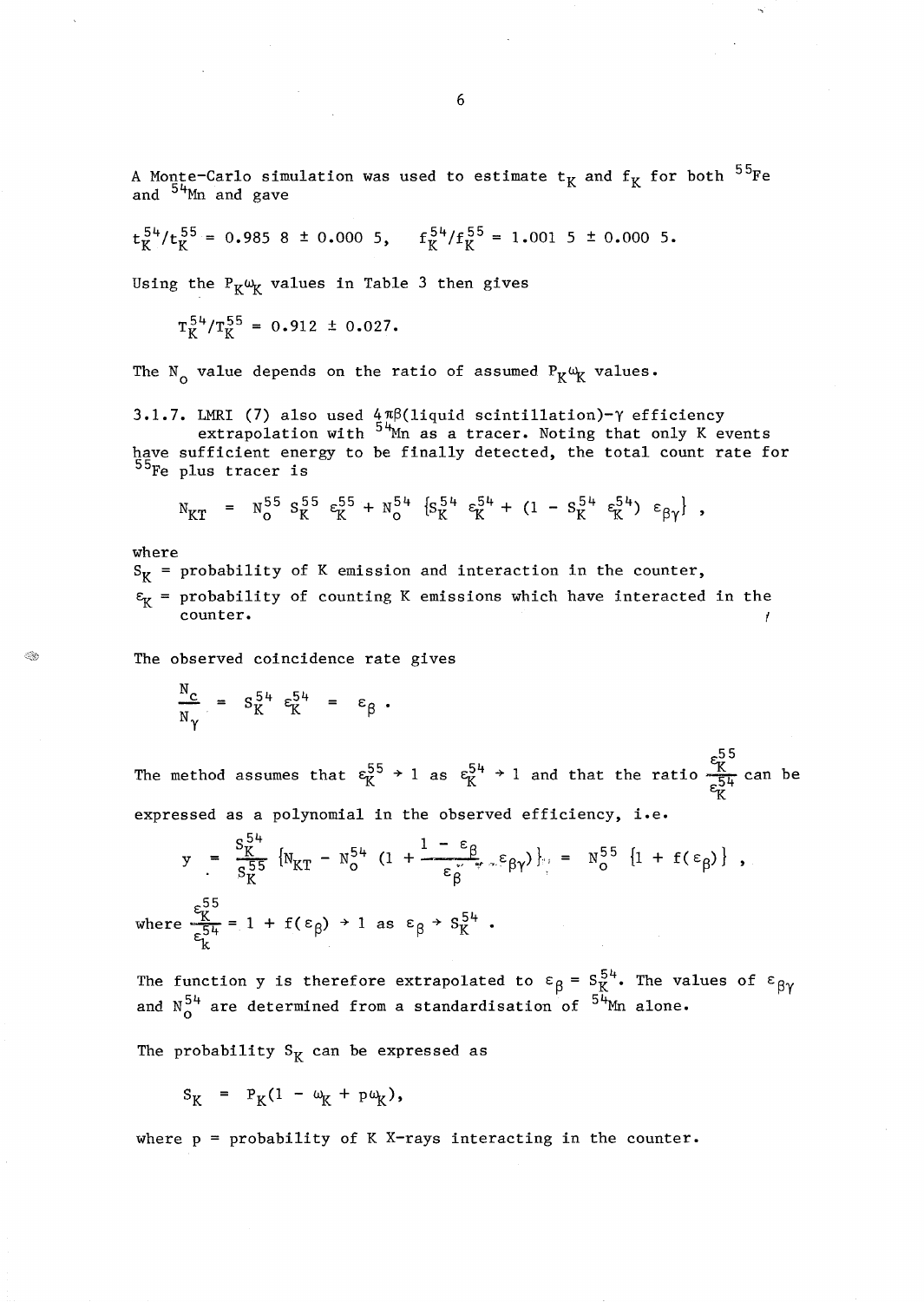7

The values of  $P_K \omega_K$  are assumed (Table 3) and p ( $\approx 0.9$ ) is calculated by Monte-Carlo simulation, giving  $S_K^{54} = 0.871$  and  $\frac{9K}{255} = 1.024 \pm 1\%$ .  $S_{\rm K}$ 

The efficiency  $\varepsilon_{\sf g}$  varied in 12 steps from  $3\%$  to  $50\%$ , and a quadratic extrapolation was made to the point  $\varepsilon_{\beta}$  = 87.1%.

The activity deduced depends on the ratio of  $P_K$  values assumed, and to a lesser extent on the ratio of  $\omega_{\mathbf{K}}$  values assumed.

3.1.8. IBJ (8) used a  $4\pi\beta$ (liquid scintillation)- $\gamma$  efficiency extrapolation with  $5\frac{\mu_{\text{m}}}{2}$  as a tracer. Since the detector will only observe K events, the total count rate for  $^{55}$ Fe plus tracer is

 $N_{KT}$  =  $N_O^{55} \epsilon^{55} + N_O^{54} \{\epsilon_\beta + (1 - \epsilon_\beta) \epsilon_{\beta\gamma}\},$ 

where  $\varepsilon_{\beta} = \frac{N_{\rm C}}{N}$  $N_c$  = observed coincidence rate,

 $\varepsilon^{55}$  = probability of K emission and detection of  $^{55}$ Fe.

Thus

 $<$ 

$$
y = \frac{N_{KT}}{\epsilon_{\beta}} - N_{o}^{54} \left(1 + \frac{1 - \epsilon_{\beta}}{\epsilon_{\beta}} \epsilon_{\beta \gamma} \right) = N_{o}^{55} \frac{\epsilon^{55}}{\epsilon_{\beta}}.
$$

p55 The method assumes that as  $\varepsilon_{\beta} \to 1$ ,  $\varepsilon^{55} \to \frac{1_K}{p_*^{54}}$ , so extrapolation of the function y is made to  $\varepsilon_{\rm n.6}$  = 1. The values of  $\rm N_{o}^{54}$  and  $\epsilon_{\rm \beta\gamma}$  are known from a standardisation of  $54\frac{M}{M}$ n alone (Fig. 2).

~

The observed efficiency was varied from 6% to 21.5% by changing the voltage applied to the phototube, and the extrapolation was found to be linear.

3.1.9. NAC (9) applied a  $4 \pi \beta(1$ iquid scintillation)- $\gamma$  coincidence method, using  $5\frac{\mu_{\text{Mn}}}{}$  and  $51$  Cr to determine the efficiency. It is <u>not</u> an extrapolation method and relies entirely on the theoretical relationship (based on the work of Gibson and Marshall  $\lceil 8 \rceil$ ) between the efficiencies for the three radionuclides. For a mixed  $55$  $Fe^{-}$ tracer source, the total scintillator count rate and tracer efficiency  $N_c/N_{\gamma}$  is measured. The contribution from the tracer is subtracted in the usual manner. The theoretical relation between  $\epsilon^{55}$  and the tracer efficiency is calculated. In finding this function, the zero probability is calculated as a function of the figure of merit P, as defined in ref.  $[8]$ . The efficiency for <sup>55</sup>Fe corresponding to the efficiency of the tracer is found from this function, so that

$$
N_0^{55} = \frac{\text{count rate for }^{55}\text{Fe}}{\text{efficiency deduced for }^{55}\text{Fe}}
$$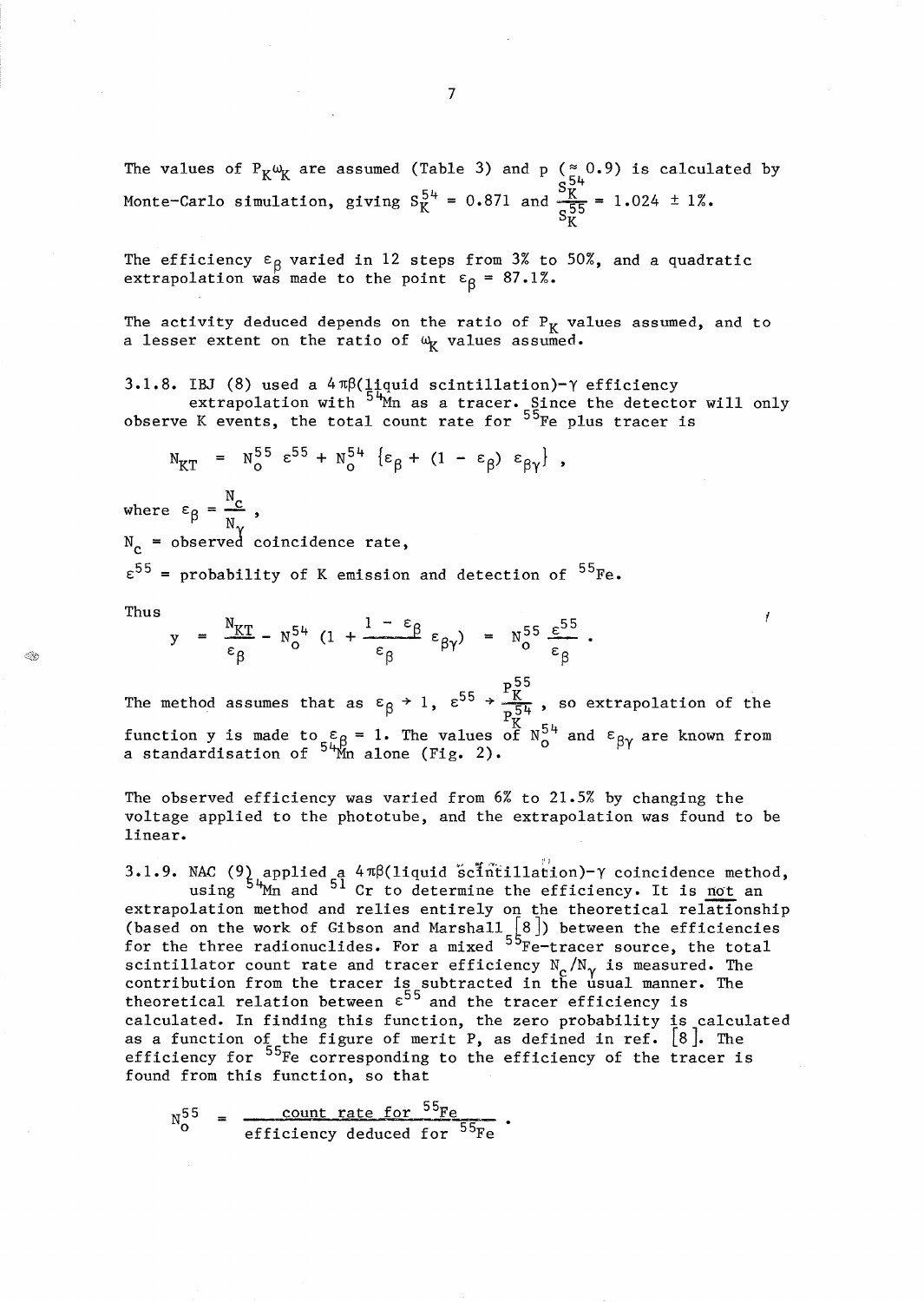A maximum tracer efficiency of 50% for  $^{54}$ Mn and 46% for  $^{51}$ Cr was obtained. The <sup>55</sup>Fe activity values deduced from the measurements with the two tracers differed by 0.75%. In addition, they depend on the ratio of P<sub>K</sub> values assumed. Further details can be found in a CSIR report [9].

3.1.10. BCMN (10) used a  $4\pi\beta$ (liquid scintillation) system with two

phototubes to observe the scintillations. The method relies on a theoretical relationship between the count rates with the two phototubes in coincidence or in summing mode. A Poisson distribution is assumed for the number of photoelectrons emitted from the cathode. The probability that at least one electron reaches a dynode of either phototube is  $1 - e^{-m}$ , where m is the mean number of photoelectrons hitting the two first dynodes. For the matched phototubes, the probability, of one electron reaching the first dynode of one phototube is  $1 - e^{-m/2}$ . If the detection efficiency in coincidence and in summing modes is respectively  $\varepsilon_c$  and  $\varepsilon_s$ , then

$$
\varepsilon_{\rm s} = 1 - e^{-m}
$$
,  $\varepsilon_{\rm c} = (1 - e^{-m/2})^2$  and  $\varepsilon_{\rm s}/\varepsilon_{\rm c} = (1 + e^{-m/2})/(1 - e^{-m/2})$ .

A measurement of  $\varepsilon_{\rm s}/\varepsilon_{\rm c}$  therefore gives the parameter m and hence determines both  $\varepsilon_c$  and  $\varepsilon_s$  separately.

The results are based principally on the coincidence count-rate, since in that case the uncertainty in the background correction is negligible. Then

 $N_{o}$  = (count rate in coincidence)/ $\varepsilon_{c}$ .

 $\mathbb{Q}$ 

Measurements obtained with two different scintillators for twelve samples prepared from three different dilutions gave mean values as follows

|                  | $\varepsilon$ (%) | $\varepsilon_{\rm g}^{\rm (x)}$ | $N_0$ (s <sup>-1</sup> mg <sup>-1</sup> ) |
|------------------|-------------------|---------------------------------|-------------------------------------------|
| Lumagel          | 53.1              | $-92.6$                         | $3\,920 \pm 36$                           |
| Toluene cocktail | 38.6              | 85.7                            | 3 810 $\pm$ 40                            |

The 3% difference in  $N_{o}$  is presumably due to inadequacy of the statistical model. It was assumed that the correction for this would be linear with efficiency, so that an extrapolation of the results to  $(1 - \varepsilon_c)/\varepsilon_c$   $\rightarrow$  0 and separately to  $(1 - \varepsilon_s)/\varepsilon_s$   $\rightarrow$  0 was made.

The two intercepts differed by only 1%, and the mean value was adopted (Fig. 2).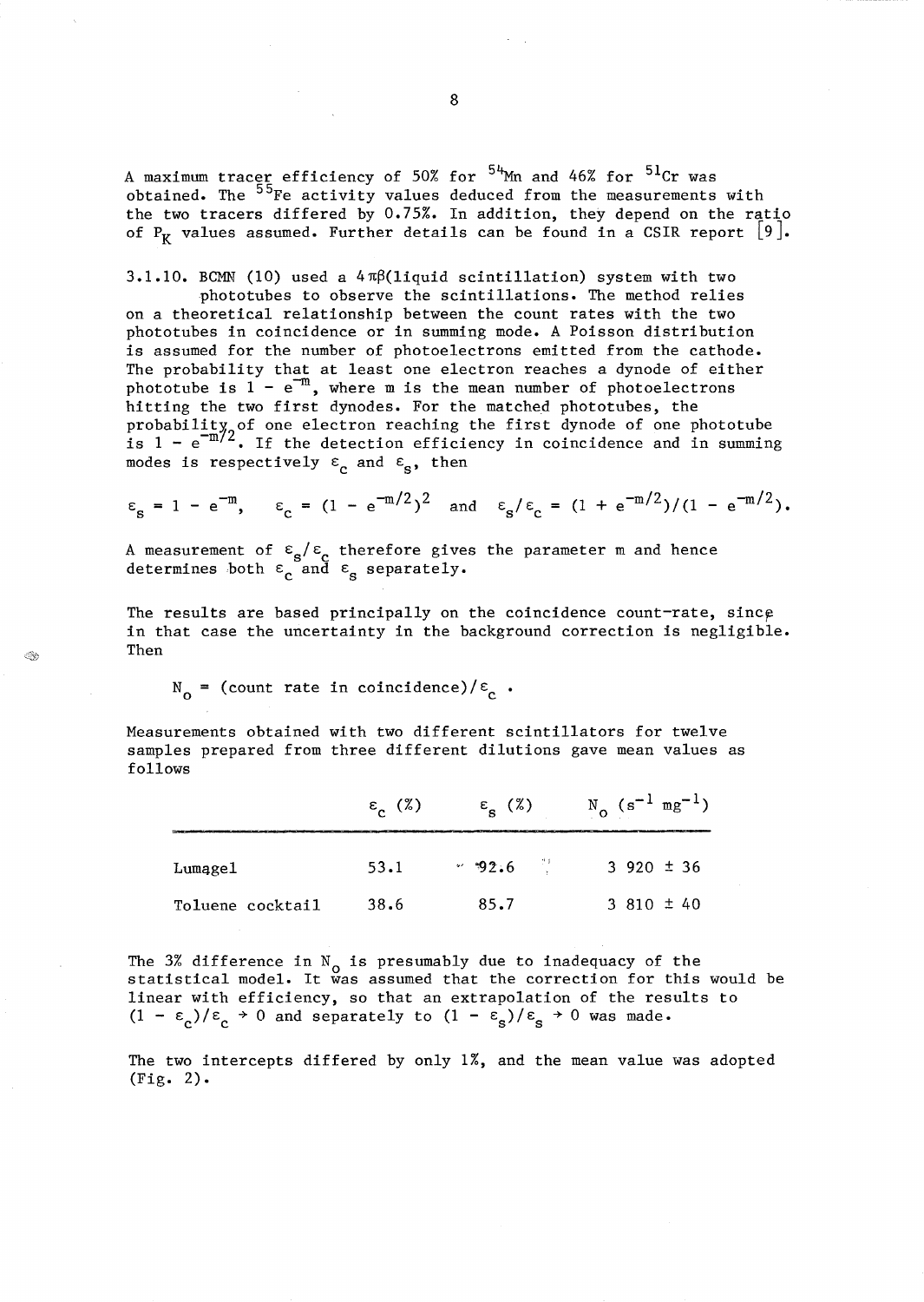### 3.2. Measurement of  $N_{\text{KX}}$

Í.

Five laboratories  $(BCMN(11), LMRI(12), NPL(13), LMM(14,16)$  and AIEA(15)) used a gas-filled pressurised proportional counter and two  $(LMRL(17)$  and NBS(18)) used a defined-solid-angle method with a thin-window NaI detector.

### 3.2.1. Pressurised proportional-counter methods

Four laboratories (BCMN(11), LMRI(12), NPL(13) and IMM(14)) used a  $4\pi$  counter and two (AIEA(15) and IMM(16)) used a  $2\pi$  counter. All the counters were filled with  $Ar-CH_4$  and all participants sandwiched the sources with material sufficient to stop all Auger electrons and L X-rays. The *4n* counters were operated at a high pressure, sufficient to stop all K X-rays. The corrections applied in this method are for

- X-ray absorption in the foils covering the source. This varied from 2% to 5% and was either calculated from theory  $\begin{bmatrix} \pi/2 \\ \int_0^{\pi/2} \exp(-\mu t/cos\theta) \sin\theta d\theta \end{bmatrix}$  or from a combination of theory with

a knowledge of the additional absorption when a further foil was added.

- Source self-absorption of K X-rays. This varied from 0.1% to 2% and, was estimated in different ways (see Table  $4 -$  except AIEA with electroplated sources). IMM and NPL used the technique of drying sources in NH<sub>3</sub> [6] to minimise absorption.
- Extrapolation to zero energy from the lower threshold of measurement, amounting typically to about 0.3%.

### 3.2.2. Further details of the *2n* methods

AIEA(15) used a pressure of 130 kPa, which allows some X-ray escape. A correction of  $(2.04 \pm 0.03)\%$ , deduced from measurements up to 300 kPa, was applied to obtain the saturation value. AIEA used electroplated sources to eliminate self absorption, and determined the effective drop masses by using a mixture of  $^{55}$ Fe with a known amount of  $5\%$ Fe (activity ratio 10 to 1), so that the  $\gamma$  emission from electroplated and from weighed sources could be compared with a NaI detector. The spectrum was counted only up to 12 keV, to keep the contribution from the <sup>59</sup>Fe spectrum to a minimum (- 3% correction for <sup>59</sup>Fe events below 12 keV, and  $+$  4% for  $^{55}$ Fe events above 12 keV). A lower discrimination level of 1 keV was used, but no correction to zero energy was made.

IMM(16) used the "method of multiple fillings", with pressures up to 90 kPa. In principle four fillings are used, for example 4 kPa  $CH_4$ (count rate M<sub>1</sub>); 8 kPa CH<sub>4</sub> (rate M<sub>2</sub>); 4 kPa CH<sub>4</sub> + 40 kPa Ar (rate N<sub>1</sub>); 8 kPa CH<sub>4</sub> + 80 kPa Ar (rate N<sub>2</sub>).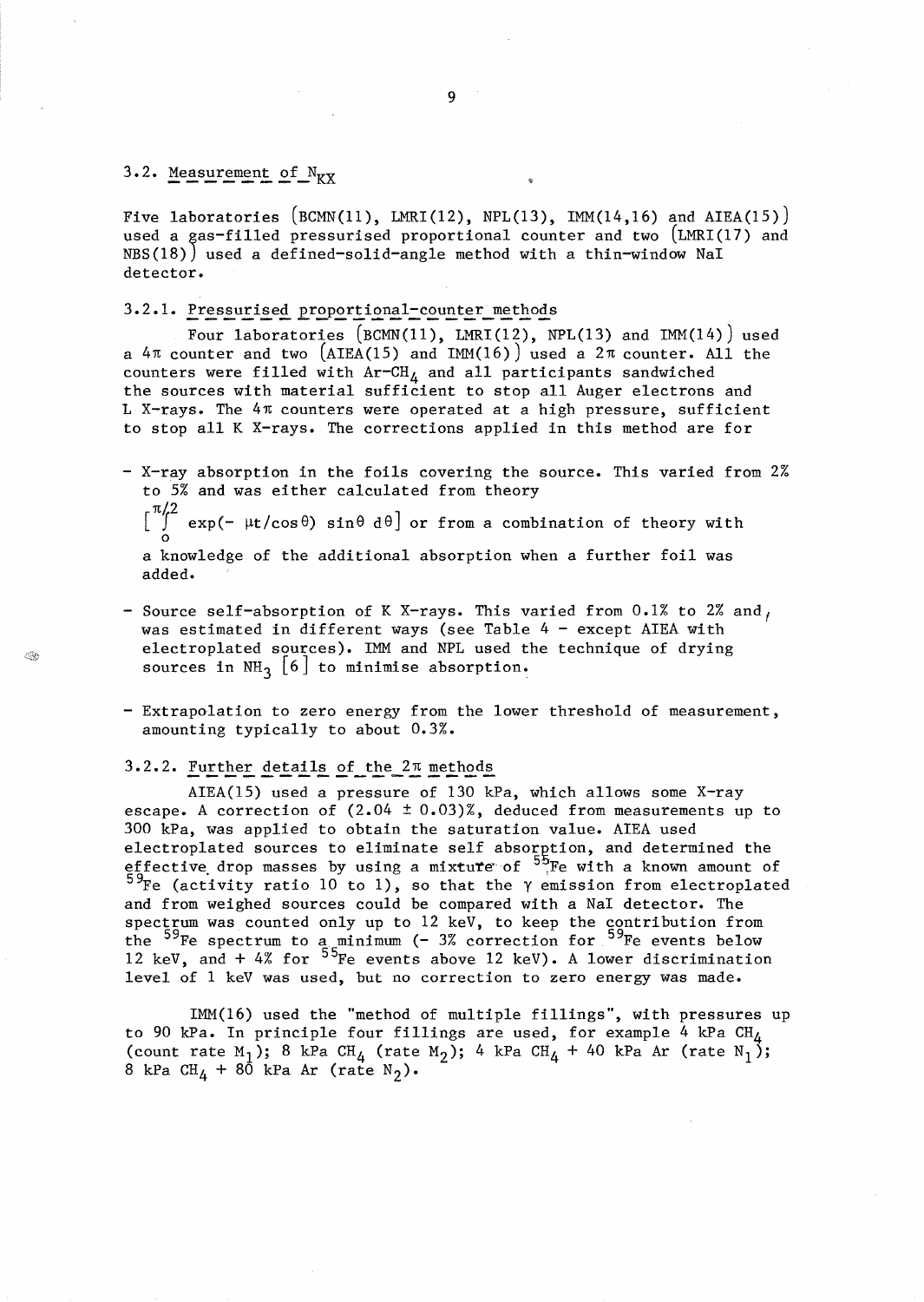The count rates  $N_1$  and  $N_2$  are corrected for

- background (with no source),
- "film effect", i.e. photoelectrons emitted into the gas following K X-ray absorption in the film, calculated theoretically as about 0.2% of the total K X-rays,
- "wall effect"  $($   $\approx$  0.1%), i.e. photoelectrons emitted from counter walls following K X-ray absorption (fraction of X-rays reaching by wall material, calculated as W the wall  $\approx 1 - \frac{m}{v}$ , where W is deduced  $N_{\text{KX}}$

as follows:

background + X-rays absorbed in  $CH_4$  + film effect + W = background + 2(M<sub>2</sub> - M<sub>1</sub>) + (0.000 2) • (number of K X-rays) + W.

The corrected rates  $N_i$  can be expressed  $[10]$  in terms of the count rate at infinite pressure  $\bar{N}_{\infty}$  as

$$
N_1 = N_{\infty} (1 - e^{-\mu d})
$$
 and  $N_2 = N_{\infty} (1 - e^{-\mu 2d})$ ,

where d and 2d represent the quantity of absorbing gases, and where  $\mu$ spherical symmetry is assumed.

The exponential can be eliminated to give

 $N_{\infty} = N_1 / (2 - N_2 / N_1)$ .

3.2.3. The defined solid angle method

LMRI(17) and NBS(18) used a thin NaI(T1) detector with a Be-Al window, where the solid angle is defined by a collimator.

In the LMRI system, the space between source and detector is filled with helium at ambient pressure. The weighed sources were sandwiched between thick mylar films. The calculated corrections applied totalled to  $(13.0 \pm 1.7)$ % for the absorption in the mylar, Be, etc. As an empty spectrum was observed below the escape peak, no correction was necessary for counts below the lower energy threshold used. The source self-absorption was estimated to be lower than 0.05%.

NBS used both weighed and electroplated uncovered sources, and applied calculated corrections totalling  $(8.2 \pm 0.5)\%$  for the absorption in the Be, and a  $(3.9 \pm 0.6)$ % correction for the extrapolation to zero energy. Two methods were used to avoid or estimate self absorption:

- Firstly an electroplated source was counted by the defined-solid-angle detector  $\lfloor 11 \rfloor$ . The plated source was taken into solution and used to calibrate the efficiency of a liquid-scintillation system, which was then used to measure the K X-ray emission rate per gramme of the BIPM solution. This intercomparison step contributed an uncertainty of about 0.2%.

CM.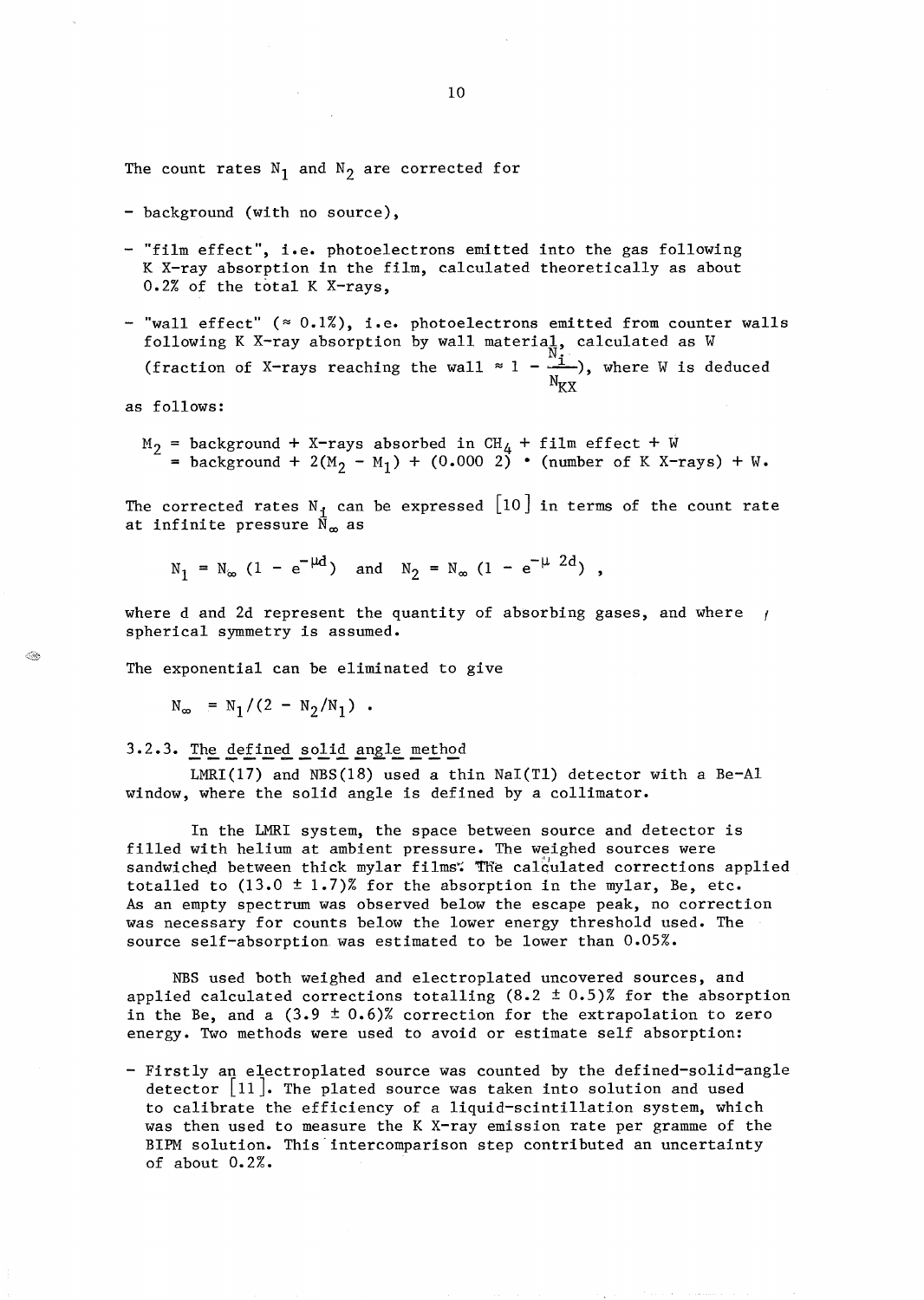- Secondly, dried sources of the BIPM solution were counted directly on the defined-angle detector, and the source self absorption was estimated  $|12|$  at  $(1.1 \pm 0.2)$ % by noting the change in count rate when an electroplated source was dissolved on its mount (with a solution of the same acidity and solids content as the BIPM solution), dried and recounted.

#### 4. Correction formulae for dead times

It was not considered worthwhile to record each participant's formula for the various methods, since the uncertainty in the correction involved is small relative to other parameters of uncertainty. Dead-time values and estimates of uncertainty due to dead time can be found in Tables 2 to 5 and in Table 7.

#### 5. Results

Â.

The final results for  $N_{\text{o}}$  and  $N_{\text{XX}}$  as well as their uncertainties (components of categories A and B, and combined in quadrature), are listed in Tables 6a and 6b. The components of category A are those which are evaluated by statistical methods, those of category B are evaluated by other means. A graphical representation is given in Fig. 3 and a histogram of the distribution in Fig. 4. In these figures, the  $N_{\text{K}X}$ . values have been divided by 0.283, an estimate of  $P_K\omega_K$  mentioned below. The various contributions to the estimated uncertainty components of category B are listed in Table 7 in the form of "standard deviations". All components of both categories are added in quadrature to give the combined uncertainty.

It is of interest to derive an experimental value of the quantity  $P_K\omega_{\chi}$ . Table 8 gives the weighted and unweighted means of  $N_{\text{o}}$  and  $N_{\text{K}\text{X}}$  for all measurements (except result number 8), as well as the means for  $N_{\Omega}$ derived from the three results (numbered 4, 5 and 10) which were not dependent on theoretical estimates of  $P_K$  and  $\omega_K$ . Experimental estimates of  $P_K \omega_K$  are given by the ratio  $N_{K,X}/N_{\mathcal{Q}}$ , and the value of 0.283 quoted above is the mean of the four estimates in the, table.

#### 6. Conclusion

Considering the many different methods of measurement chosen by the eleven participants, the spread in the results is rather less than was first anticipated. It was also expected, bearing in mind the relative difficulties involved, that the spread in the  $N_{\text{KY}}$  results would be less than the spread in the  $N_0$  results, but the opposite turned out to be the case. The spread in  $N_{\text{K} \text{X}}$  amounted to 7% whereas the spread in  $N_{\text{o}}$  amounted to 5% (omitting result number 8 which was 9% different from the mean). It is clear that most of the participants measuring  $N_{\text{KY}}$  underestimated their uncertainty components, as illustrated by the high value of  $x^2/v = 7.6$ , and as can also be deduced from Fig. 3. The most probable cause is an underestimate of the uncertainty involved in the relatively large self-absorption corrections.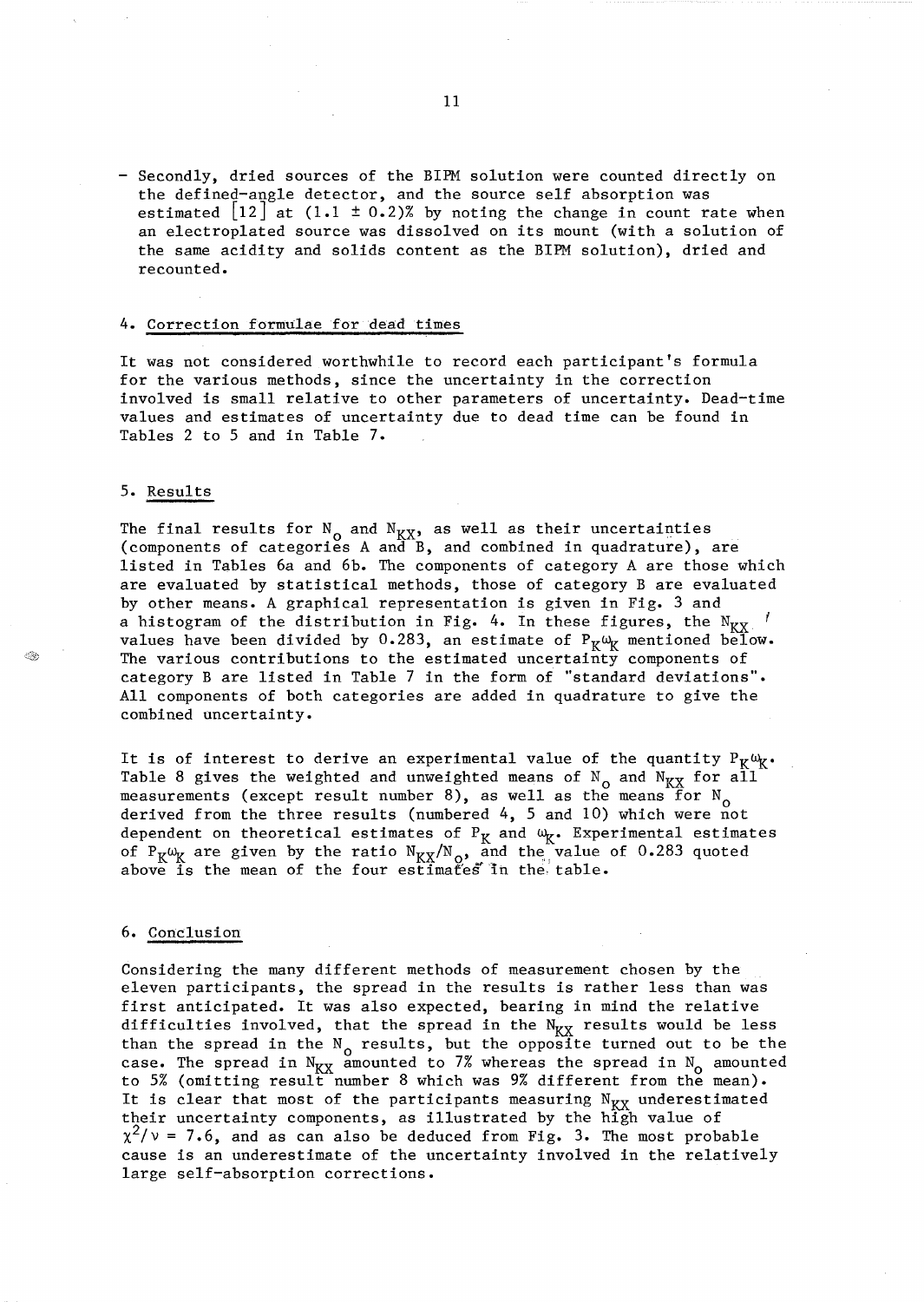#### Table  $1$  - List of the participants

Names of the persons who carried out the measurements

- AECL Atomic Energy of Canada Limited Chalk River, Canada
- AIEA International Atomic Energy Agency Vienna, Austria
- BCMN Bureau Central de Mesures Nucléaires Euratom, Geel, Belgium
- IBJ Instytut Badan Jadrowych Swierk, Poland
- IMM Institut de Metrologie D.I. Mendeleev Leningrad, USSR
- LMRI Laboratoire de Metrologie des Rayonnements R. Vatin Ionisants, Saclay, France
- NAC National Accelerator Centre Pretoria, South Africa
	- NBS National Bureau of Standards Washington, D.C., USA
	- NPL National Physical Laboratory Teddington, United Kingdom
	- NRC National Research Council of Canada Ottawa, Canada
	- PTB Physikalisch-Technische Bundesanstalt Braunschweig, Federal Republic of Germany
- J.S. Merritt, L.V. Smith, A.R. Rutledge
- H. Houtermans, N. Haselberger
- R. Vaninbroukx, D. Reher, G. Grosse, A. Kacperek
- P. Zelazny, T. Radoszewski, T. Terlikowska, A. Chylinski

 $\mathbf{f}$ 

F.M. Karavaev et al.

P. Oberholzer, J. Steyn

J.M.R. Hutchinson, B.M. Coursey

D.H. Makepeace, D. Smith, M.J. Woods

K. Munzenmayer, G.C. Bowes, A.P. Baerg

 $W$ . Pessara

 $\vec{B}$  :

as of m.

 $~\ddot{\sim}$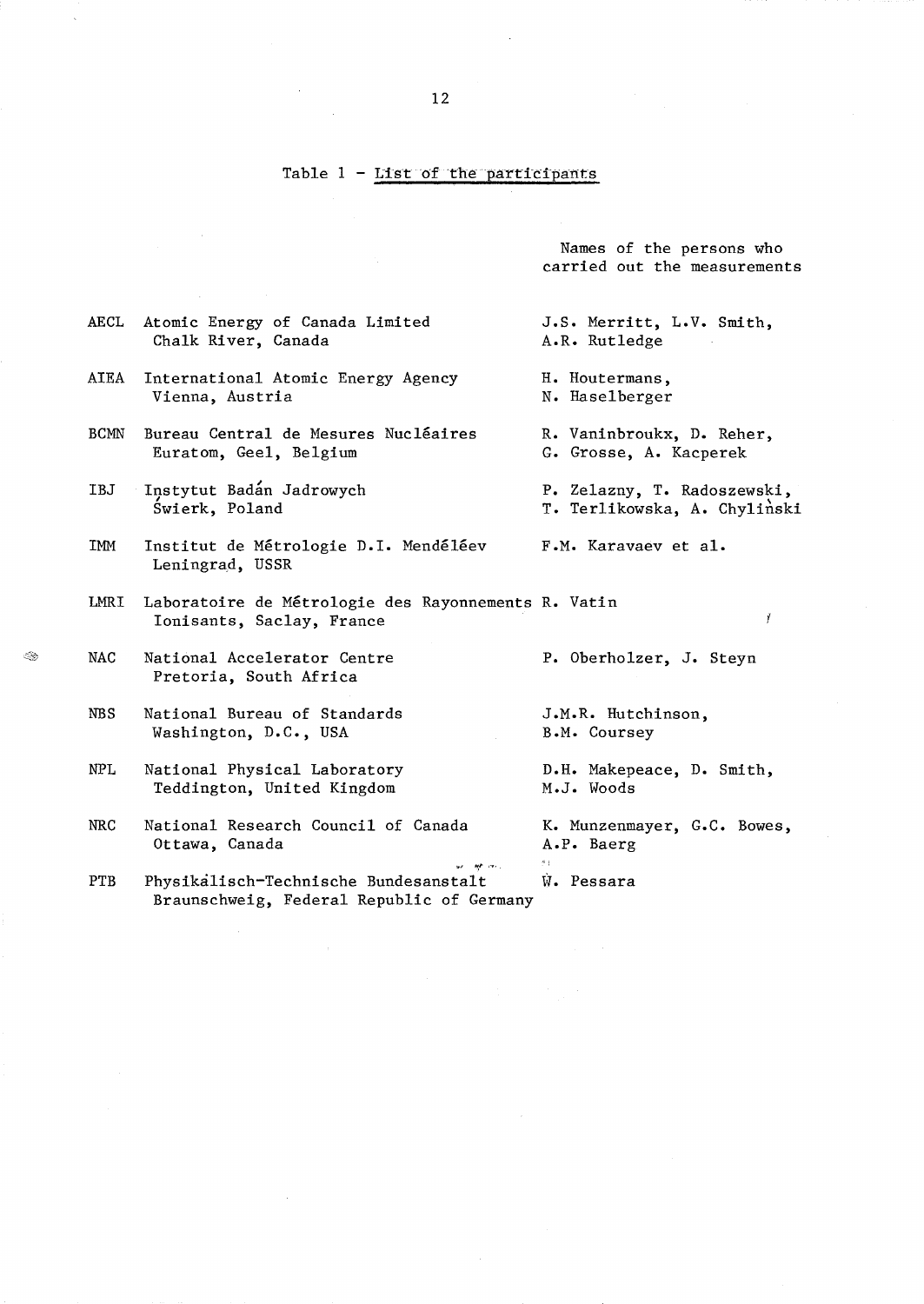Table 2 - Calibrated X-ray detectors to measure  $N_0$ 

|                    | 1. Detector<br>2. Size<br>3. Resolution<br>4. Pulses counted by                                                                                                                                            | 11. Source<br>backing<br>2. Wetting or<br>seeding agent | factor<br>2. Diluent<br>3. Final carrier<br>content per g<br>of solution | 1. <sup>55</sup> Fe dilution 11. Number of sources<br>2. Typical mass<br>3. Count rate<br>4. Dead time                                     | Wariation with<br>dilution                                                               | Special<br>corrections<br>applied                                                                    | Measured<br>nuclides                                            | $P_{K}$                          |       | $P_K$ <sup><math>\mu</math></sup> $K$                 |
|--------------------|------------------------------------------------------------------------------------------------------------------------------------------------------------------------------------------------------------|---------------------------------------------------------|--------------------------------------------------------------------------|--------------------------------------------------------------------------------------------------------------------------------------------|------------------------------------------------------------------------------------------|------------------------------------------------------------------------------------------------------|-----------------------------------------------------------------|----------------------------------|-------|-------------------------------------------------------|
| AECL<br>(1)        | 1. Source sandwiched between 1. Single VYNS<br>2 NaI(T1) detectors at<br>5 mm from each<br>2. NaI is 5 cm diameter,<br>1 mm depth<br>3. 50% at 6 keV<br>4. SCA and scaler $(2)$<br>$SCA = 2.7$ to 10.1 keV | 2. Catanac                                              | 1. 9.608<br>$2. -$<br>$3.2 \mu g$                                        | $1.7 (+ 1$ undiluted)<br>$2.17 \text{ mg}$<br>3. 1 300 $s^{-1}$<br>$4.15 \mu s$                                                            | Undi luted<br>solution gave<br>$N_0$ about<br>$0.27\%$ lower<br>than diluted<br>solution | True summing<br>corrections<br>$^{51}$ Cr<br>0.5%<br><sup>54</sup> ⁄m<br>2.5%<br>$^{57}$ Co<br>33.0% | $^{51}$ Cr<br>54m<br>$55_{\text{Fe}}$<br>57 <sub>Co</sub>       | number                           |       | Assumed $P_K \omega_K$ varied<br>linearly with atomic |
| <b>BCMN</b><br>(2) | 1. $Si(Li)$ detector<br>2. $2 \text{ cm}^2$ area, 3 mm depth<br>3.600 eV<br>4. Counted with ADC + MCA                                                                                                      | 1. Pt coated<br>glass disc<br>2. Ludox                  | 1.1, 2, 4, 8<br>2. 0.1 M $HNO3$<br>3.20, 7, 6,<br>$2.5 \text{ kg}$       | 1. 12<br>2.15 mg<br>3. 450 to 65 $s^{-1}$<br>4. Measured in<br>live time of MCA                                                            | No systematic<br>differences<br>found between<br>results at the<br>four dilutions        |                                                                                                      | $^{51}$ Cr<br>54m<br>$^{55}$ Fe<br>57 <sub>Co</sub><br>$65\$ Zn | 0.886                            | 0.314 | 0.222<br>0.252<br>0.278<br>0.305<br>0.380             |
| PTB<br>(3)         | 1. Intrinsic Ge detector<br>with cooled FET<br>2. 16 mm diameter, 5 mm depth<br>$0.125$ mm Be window<br>3. 270 eV at 6 keV<br>4. Counted with ADC + MCA                                                    | 1. VYNS<br>2. Ludox for<br>drop sources                 | 1. None<br>2. None<br>$3.20 \mu g$                                       | Drop<br>1.3; 2.12mg<br>3. 40 $\mathrm{s}^{-1}$ ; 4. 0.7%<br>Electroplated<br>1. 4; 2. 20 mg<br>3. 100 to 400 s <sup>-1</sup><br>4. 2 to 5% |                                                                                          | Dead-time<br>+ Pile-up<br>corrections<br>by admixing<br>artificial<br>pulses                         | $^{51}$ Cr<br>54m<br>$^{55}$ Fe<br>58 <sub>Co</sub>             | 0.892<br>0.889<br>0.885<br>0.886 |       | $(\omega_{\rm k}$ not used)                           |

SCA = single-channel analyser, MC = multichannel analyser, ADC = analog-to-digital converter, FET = field-effect transistor

ದ

All three laboratories incorporated source self absorption in their calibration curves and used references sources prepared in a similar manner with similar carrier concentrations as the <sup>55</sup>Fe.

AECL also ensured that the referenc sources gave a similar count rate as the <sup>55</sup>Fe, so any errors in dead time should cancel.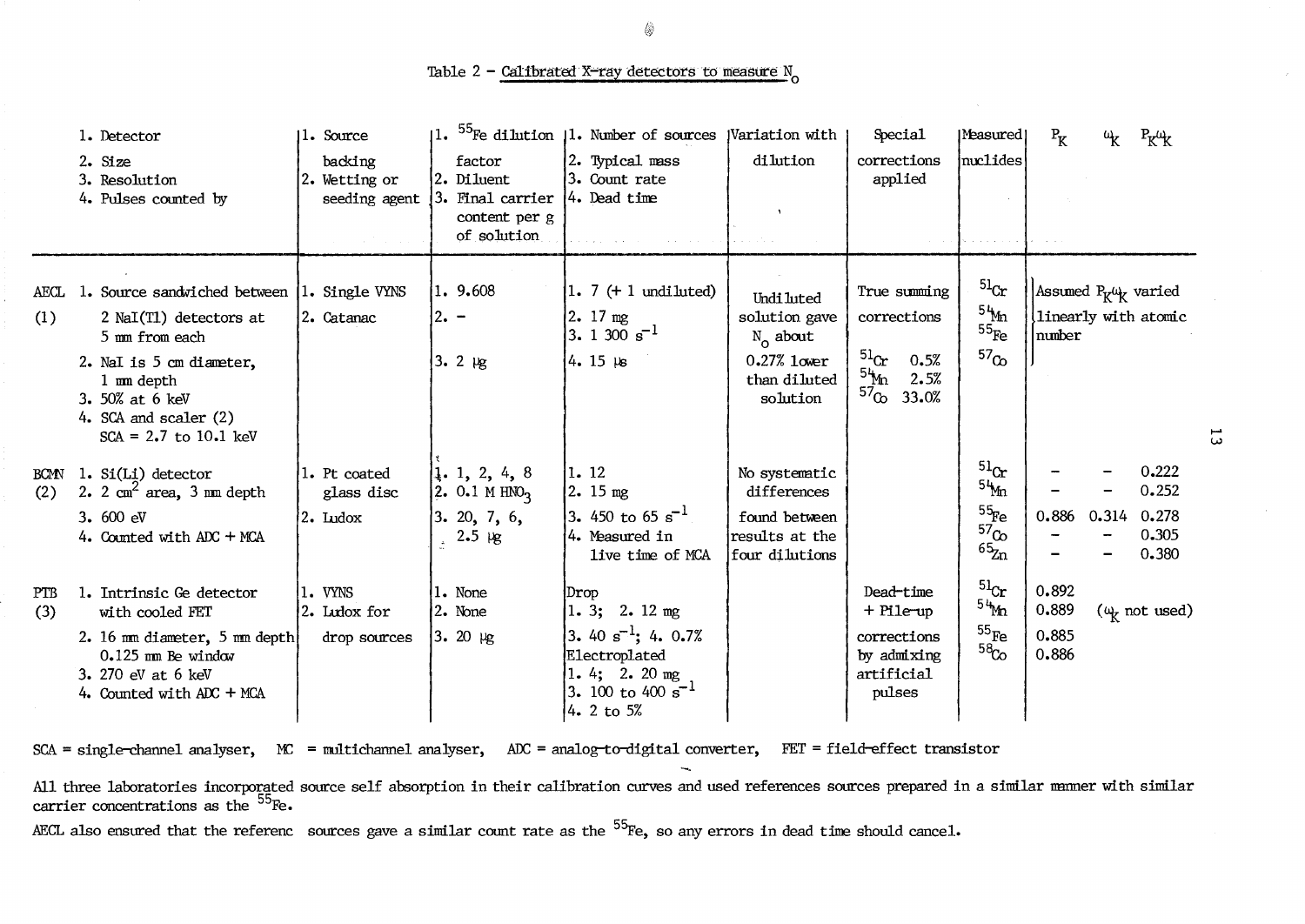# Table  $3 - 4\pi\beta \gamma$  or  $4\pi\beta$  methods to measure N<sub>o</sub>

a)  $4\pi\beta(PC)-\gamma$  or  $4\pi\beta(PPC)-\gamma$ 

|     | PC details<br>$(Ar-CHA$ filled)<br>1. Pressure (kPa) 2. No. of films<br>2. Height $2 \pi PC$<br>3. Length wire<br>4. Diameter wire | Source backing<br>1. Nature<br>3. " metal layers<br>4. Total mass<br>( $\mu$ g cm <sup>-2</sup> ) | Wetting or<br>seeding<br>agent<br>(per g<br>of water)                                                 | 1. $55$ Fe dilution<br>factor<br>2. Diluent<br>3. Additional carrier<br>4. Final carrier<br>$(\text{per } g \text{ of solution})$ | Tracer<br>nuclides             | 1. No. of sources<br>2. Typical mass<br>3. No. of data<br>points for<br>decay-scheme<br>correction | Efficiencies<br>1. Range of $N_{\gamma}/N_{\gamma}$<br>2. How altered<br>3. γ channel          | Count rates<br>1. Beta and $\tau_{\beta}$<br>2. Gamma and $\tau_{\gamma}$<br>3. Coinc. and $\tau_R$<br>$(s^{-1}), ( \mu s)$ | $P_{K}$<br>$\mathfrak{a}_{\mathsf{K}}$                |
|-----|------------------------------------------------------------------------------------------------------------------------------------|---------------------------------------------------------------------------------------------------|-------------------------------------------------------------------------------------------------------|-----------------------------------------------------------------------------------------------------------------------------------|--------------------------------|----------------------------------------------------------------------------------------------------|------------------------------------------------------------------------------------------------|-----------------------------------------------------------------------------------------------------------------------------|-------------------------------------------------------|
| (4) | NPL 1.100<br>$2.14 \text{ mm}$<br>$3.75 \text{ mm}$<br>4. 76 $\mu$ m                                                               | 1. VYNS<br>2.1<br>$3.2$ (Au)<br>$4. \approx 50 \text{ kg/cm}^2$<br>each                           | Catanac<br>$50 \mu g$<br>Dried,<br>rewetted<br>with $H20$ ,<br>dried in '<br>$M_3$ atm. $\frac{3}{2}$ | 1. None<br>2. None<br>3. None<br>4. 20 $\mu$ g                                                                                    | $^{51}$ Cr<br>54 <sub>bn</sub> | 1.10<br>2. $25 \text{ mg}$<br>3. 37 $(^{51}Cr)$<br>4. 60 $(^{54}$ Mn)                              | 1. 10 to 57%<br>2. Sublimate<br>NH <sub>A</sub> CL<br>and/or add<br>VYNS foils<br>3. Photopeak | $1.50000$ , 1.5<br>$10\ 000, \quad 2.5$<br> 2.<br>l3.<br>5000, 0.7                                                          | Not used                                              |
|     | NRC 1. 1 000<br>$(5)$ 2. 25 mm<br>$3.38$ mm<br>4. 25 $\mu$ m                                                                       | 1. VYNS<br>2.1<br>3. 2 $(Au-Pd)$<br>4. 40 each                                                    | Catanac SN $\vert$ 1.7.7<br>$1$ to $3 \text{ kg}$                                                     | 2. $0.1 M HNO3$<br>3. None<br>$4.3 \mu$                                                                                           | $5\frac{1}{2}$<br>54Mn         | 1. 18<br>2.14 mg<br>3.14                                                                           | 1. 30 to $70\%$<br>2. Pulse-height<br>discrimination<br>3. Photopeak                           | $1.20000$ common<br>500) $9.8$ ,<br> 2.<br>extending<br>3. 200 anticoincid.<br>(no $\tau_{\rm R}$ )                         | Not used                                              |
|     | IMRI 1.700<br>$(6)$ 2. 27.5 mm<br>3. 170 mm<br>4. 20 $\mu$ m                                                                       | 1. Mylar<br>2. $2(\text{top} \& \text{bottom})$<br>3.2 (A1)<br>4. $\approx 400$ each              | None                                                                                                  | 1. None<br>2. None<br>3. None<br>4. 20 $\mu$ g                                                                                    | $5\frac{1}{2}$                 | 1.12<br>$2.20$ mg<br>3. No extra-<br>polation                                                      | 1. $\approx 23.5\%$<br>2. Not altered<br>3. Photopeak                                          | $1. < 40000$ common<br>$\left 2 \right  < 4\,500$ ) 5,<br>extending<br>$\left 3, 1100, 1\right $                            | $54$ m<br>[0.894 0.286]<br>$^{55}$ Fe<br> 0.881 0.314 |

 $\overline{\phantom{m}}$ 

4

 $14$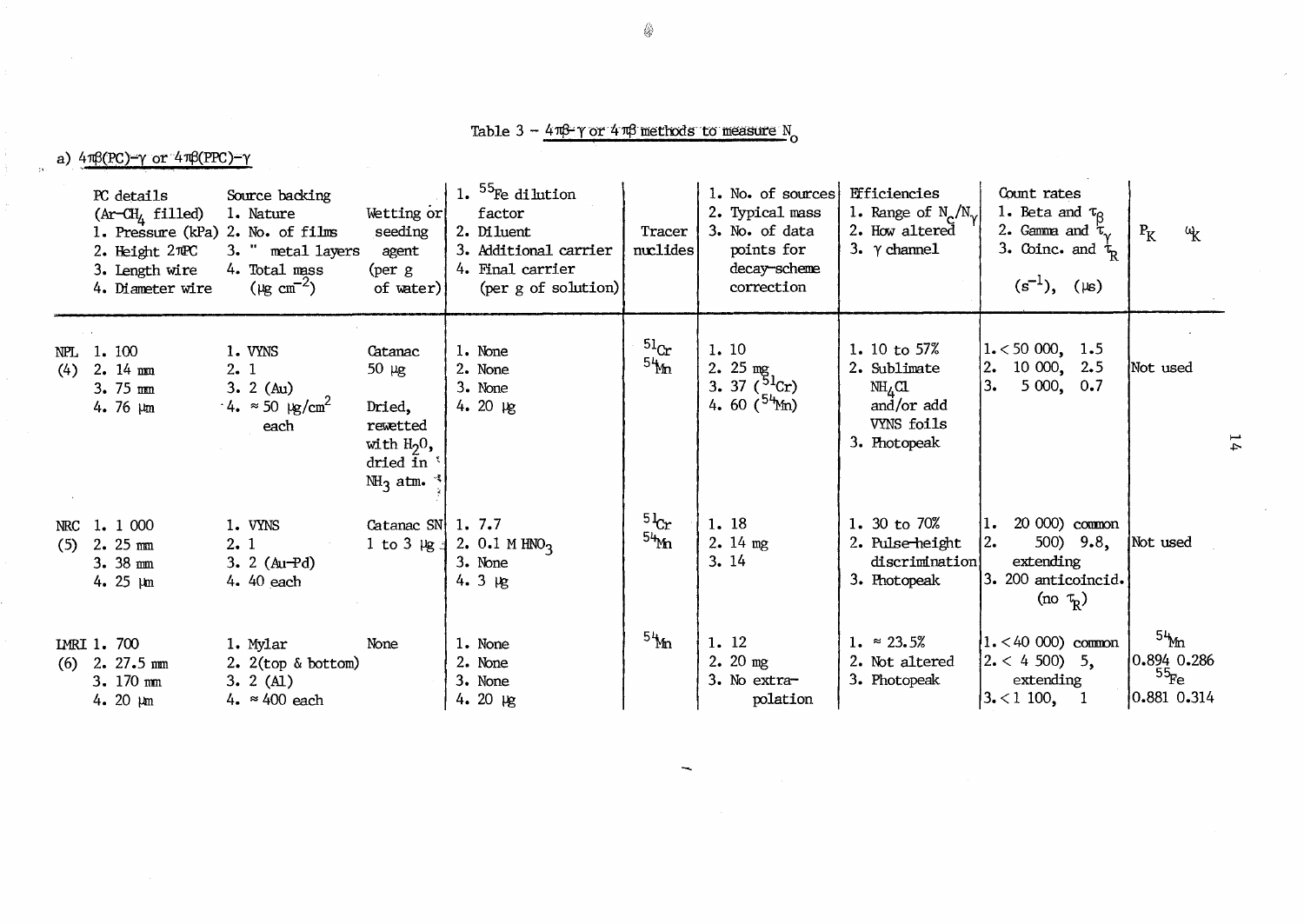Table  $3 (cont'd)$ 

# b)  $4\pi\beta(LS)-\gamma$  or  $4\pi\beta(LS)$

|                     | 1. Scintillator<br>2. Volume<br>3. Phototubes $(\beta)$                                                   | 1. Adsorption<br>check<br>2. After-pulse<br>check | 1. $55$ Fe dilution<br>factor<br>2. Diluent<br>3. Additional carrier<br>4. Final carrier<br>(per g of scintillator)                               | Tracer<br>muclides | 1. No. of sources<br>2. Typical mass<br>3. No. of data<br>points for<br>decay scheme<br>correction | Efficiencies<br>1. Range of $N_{\gamma}/N_{\gamma}$<br>2. How altered<br>3. $\gamma$ channel                            | Count rates<br>1. Beta and $\tau_{\beta}$<br>2. Gamma and<br>3. Coinc. and $\tau_{\rm p}$<br>$(s^{-1}), (\mu s)$ | $P_{K}$<br>$\omega_{\rm K}$                                                       |
|---------------------|-----------------------------------------------------------------------------------------------------------|---------------------------------------------------|---------------------------------------------------------------------------------------------------------------------------------------------------|--------------------|----------------------------------------------------------------------------------------------------|-------------------------------------------------------------------------------------------------------------------------|------------------------------------------------------------------------------------------------------------------|-----------------------------------------------------------------------------------|
| IMRI<br>(7)         | 1. Butyl PBD, toluene,<br>alcohol<br>$2.3$ ml<br>3. 2 in summation                                        | 2. Assumed $0\%$                                  | 1. No, assumed $0\%$ 1. two dilutions, 6 each<br>$2. -$<br>3. Fe $\text{Cl}_3$<br>4. $8 \mu g$                                                    | 54m                | 1. 6 at each<br>dilution<br>2. 2.6 g ( $\approx$ 15 mg)<br>active)<br>3.12                         | 1. 3 to 50%<br>2. Pulse-height<br>discrimination<br>3. Photopeak                                                        | 10000, 10<br>1.<br>1,200,10<br>2.<br>3.<br>600, 1                                                                | $^{54}$ Mn<br>0.894 0.286<br>$^{55}\!$ Fe $\,$<br>0.881 0.314                     |
| IBJ<br>(8)          | 1. PPO $+$ bis MSD toluene<br>triton X-100<br>2. 11 ml<br>3. 2 in coincidence<br>(EMI 9634QR)             | 1. Yes $0\%$<br>2. Assumed 0%                     | 1. $6.4$ , $8.0$ , $10.1$<br>$2.20 \text{ kg/g}$ Fe in 1 M HNO <sub>3</sub><br>$3.6%: 25 \text{ kg/g}$ Fe in<br>$0.1$ MHCl<br>4. $\approx 1.5$ kg | 54 <sub>Mn</sub>   | 1.12<br>2. 20 to 50 mg<br>3. 5 per source                                                          | 1. $6 \text{ to } 21\%$<br>2. Voltage<br>variation<br>3. Photopeak                                                      | 5000, 8<br>1.<br>250, 8<br>2.<br>3.<br>50, 0.3                                                                   | $^{54}$ m/ $^{55}$ Fe =<br>1.012<br>$\omega_{\mathcal{K}}$ not used<br>$^{51}$ Cr |
| NAC<br>(9)          | 1. Instage1 (Packard)<br>$2.12$ ml<br>3. 2 in coincidence<br>(RCA 8850)                                   | 1. Yes 0%<br>2. Yes 0.14%<br>subtracted           | 1.39.5<br>2. 50 $\mu$ g/g FeC1 <sub>3</sub> in<br>1 M HCL<br>3. None<br>4. $\approx 0.5$ µg                                                       | $^{51}$ Cr<br>54m  | 1.18<br>$2.100$ mg<br>3. Not relevant                                                              | 1. $\approx 50\%$<br>2. Light<br>absorbers<br>3. Photopeak<br>upwards                                                   | 40 000, 1.12<br>ı.<br>180, 3.5<br>2.<br>3.<br>90, 0.5                                                            | 0.890 0.253<br>$54$ <sub>Mn</sub><br>0.889 0.283<br>$^{55}$ Fe<br>0.887 0.313     |
| <b>BCMN</b><br>(10) | 1. Lumage1 or PPO-POPOP<br>toluene-alcohol<br>$2.15$ ml<br>3. 2 in coincidence or<br>summation (RCA 8850) | 1. Yes 0.2%<br>2. Assumed 0%                      | 1. 2, 4, 8<br>2. 0.1 M $HNO3$<br>3. None<br>$4.1 \mu g$                                                                                           | None               | 1.12<br>$2.15$ mg<br>3. Not relevant                                                               | 1. $\varepsilon$ = 39%, 53%<br>$\tilde{\varepsilon}_s = 86\%, 93\%$<br>2. Different<br>scintillators<br>3. Not relevant | 1. $12\ 000, 0.5$<br>2. Not used<br>3.                                                                           | Not used                                                                          |

 $15$ 

⊜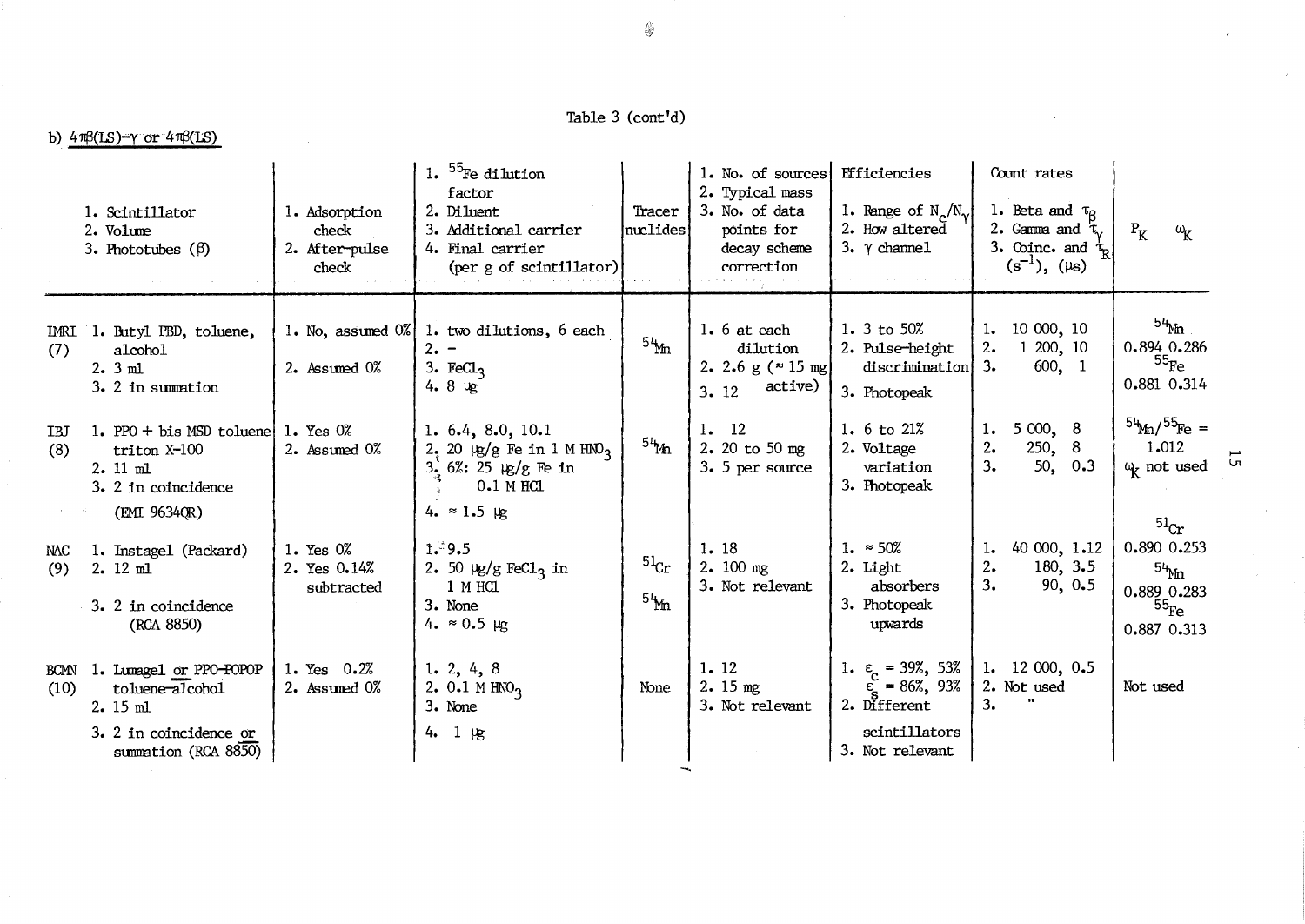Table 4 - Methods with PPC (4  $\pi$  or 2 $\pi$ ) to measure  $N_{\text{XX}}$ 

| 5.                                           | PC details<br>(Ar-CH <sub>4</sub> filled)<br>1. Pressure (kPa)<br>2. Height 2TPC (mm)<br>3. Length wire (mm)<br>4. Diam. wire( $\mu$ m)<br>" source mount<br>(mn) | Source backing<br>1. Nature<br>$2.$ No. of films<br>$3.$ " metal<br>layers<br>$4.$ Total mass<br>$(\mu g \text{ cm}^{-2})$ | Wetting or<br>seeding<br>agent                                                                      | 1. $55$ Fe dilution<br>factor<br>2. Di luent<br>3. Final carrier cont.<br>(per g of solution) | 1. No. of sources 1. Source<br>2. Typical mass<br>(mg)<br>3. Count rate<br>$(s^{-1})$<br>4. Dead time $(\n\mu)$ | self absorption<br>$(\%)$<br>2. How estimated? 2. How estimated?                                                                                        | 1. Foil absorption<br>$(\%)$                                     | Extrapolation<br>to zero energy<br>1. Lower threshold<br>(eV)<br>2. Correction (%)<br>3. How estimated? |    |
|----------------------------------------------|-------------------------------------------------------------------------------------------------------------------------------------------------------------------|----------------------------------------------------------------------------------------------------------------------------|-----------------------------------------------------------------------------------------------------|-----------------------------------------------------------------------------------------------|-----------------------------------------------------------------------------------------------------------------|---------------------------------------------------------------------------------------------------------------------------------------------------------|------------------------------------------------------------------|---------------------------------------------------------------------------------------------------------|----|
| $4\pi$ counters<br><b>BCMN</b><br>(11)       | 1.500<br>2.80<br>3. 150<br>4. 21<br>5.34                                                                                                                          | 1. VYNS<br>2.2<br>3. 2 $(Au)$<br>4. 100 each                                                                               | Ludox                                                                                               | 1.80<br>2. $0.1 M HNO2$<br>$3.1 \, \mu g$                                                     | 1.6 <br>$\left 2\right.$ 15<br>3.500<br>4.4                                                                     | 1.2<br>2. Auger [13]<br>tracing                                                                                                                         | 1.5%<br>2. Calculation<br>given thickness<br>and density         | 1.800<br>2.0.3<br>3. Assumed flat<br>spectrum                                                           | 55 |
| LMRI<br>(12)<br>$\{x_{k}\}_{k\in\mathbb{N}}$ | 1. 1 000<br>2.25<br>3. 190<br>4. 12<br>5. 38                                                                                                                      | 1. Mylar<br>2.2<br>3.2(A1)<br>4. 400 each                                                                                  | $\mathcal{R}^{\pm}$<br>None, $\frac{1}{3}$<br>Dried in<br>NH <sub>3</sub><br>$\sim$ $^{12}_{\odot}$ | 1. None<br>2. None<br>3. 20 $\mu$ g                                                           | 1.9<br>$ 2.10 \text{ to } 15 $<br>3. 8 000 to 12 000<br>4.5                                                     | 1.0.1<br>2. Computation (?) 2. Calculated                                                                                                               | $1. \approx 5\%$                                                 | 1.500<br>2. 0.1 to 0.4<br>3. Assumed flat<br>spectrum                                                   |    |
| NPL<br>(13)                                  | 1.500<br>2. 150<br>3. 300<br>4.50<br>5. 75                                                                                                                        | 1. Cellulose<br>nitrate<br>2.2<br>$3.2$ (A1)<br>4. 150 each                                                                | Catanac<br>50 µg/g<br>water.<br>Dried,<br>rewetted<br>with water<br>dried in<br>NH <sub>3</sub>     | 1.6<br>2. $0.1 M HNO3$<br>3. $3 \mu g$                                                        | 1.8 <br>2. 25<br>3. 4 500<br>4. 15                                                                              | 1.0.3<br>$^{59}$ Fe beta<br>Compare $\varepsilon_{\beta}$ of<br>$^{59}$ Fe and $^{K}_{KX}$ of $^{55}$ Fe from<br>sources with<br>and without<br>Catanac | 1.2%<br>'tracing' with $ 2$ . Calculation +<br>addition of foils | 1.800<br>2.0.3<br>3. Assumed flat<br>spectrum                                                           |    |

fi'

0-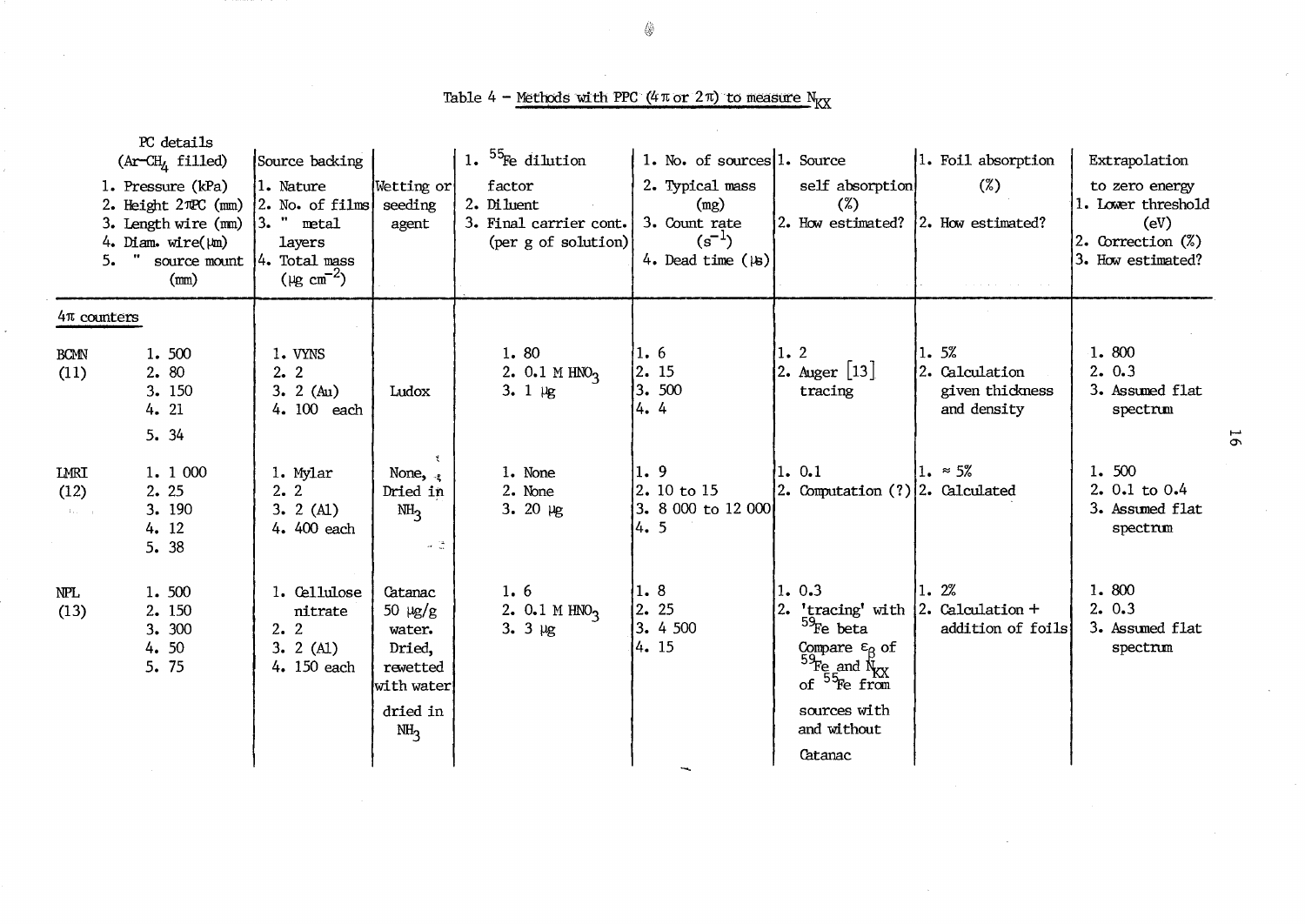## Table 4 (cont'd)

| 5.                  | PC details<br>$(Ar-CHA$ filled)<br>1. Pressure (kPa)<br>2. Height $2\pi$ °C (mm) $2$ . No. of films<br>3. Length wire $(mm)$ 3. " metal<br>4. Diam. wire( $\mu$ m)<br>" source mount $4$ . Total mass<br>(mm) | Source backing<br>1. Nature<br>layers<br>( $\mu$ g cm <sup>-2</sup> ) | Wetting or<br>seeding<br>agent                      | 1. $5\frac{5}{1}$ Fe dilution<br>factor<br>2. Diluent<br>3. Final carrier cont.<br>(per g of solution) | 1. No. of sources 1. Source<br>2. Typical mass<br>(mg)<br>3. Count rate<br>$(s^{-1})$<br>4. Dead time $(\n\mu)$ | self absorption<br>$(\%)$<br>2. How estimated?                                                            | 1. Foil absorption<br>$(\%)$<br>2. How estimated?       | Extrapolation<br>to zero energy<br>1. Lower threshold<br>(eV)<br>2. Correction $(\%)$<br>3. How estimated? |
|---------------------|---------------------------------------------------------------------------------------------------------------------------------------------------------------------------------------------------------------|-----------------------------------------------------------------------|-----------------------------------------------------|--------------------------------------------------------------------------------------------------------|-----------------------------------------------------------------------------------------------------------------|-----------------------------------------------------------------------------------------------------------|---------------------------------------------------------|------------------------------------------------------------------------------------------------------------|
| $4\pi$ counters     |                                                                                                                                                                                                               |                                                                       |                                                     |                                                                                                        |                                                                                                                 |                                                                                                           |                                                         |                                                                                                            |
| IMM<br>(14)         | 1.600<br>2.50<br>3. 150<br>4.20<br>5.20                                                                                                                                                                       | $1.$ "X-ray" film<br>$\left  2 \right $ 2<br>3.2(A1)<br>4. 155 each   | Insulin<br>$+$ Ludox<br>dried in<br>MH <sub>2</sub> | 1. None<br>2. None<br>3. 20 $\mu$ g                                                                    | 1. 11<br>$\left 2. \right. 30\right $<br> 3.10000<br>$4.1$ or 2                                                 | 1.0.5<br>2. Compare internal $ 2$ . Calculation +<br>Bremsstrahlung<br>with vacuum eva-<br>porated source | 1.2%<br>addition of foils                               | 1.500<br>2.0.2%<br>3. Assumed flat<br>spectrum                                                             |
| $2\pi$ counters     |                                                                                                                                                                                                               |                                                                       |                                                     |                                                                                                        |                                                                                                                 |                                                                                                           |                                                         |                                                                                                            |
| <b>IMM</b><br>(16)  | $1. \le 100$<br>2. $\approx 60$<br>3. 120<br>4.100<br>5.20                                                                                                                                                    |                                                                       | $\mathbf{u}$                                        | $\bullet\bullet$                                                                                       | $\bullet$                                                                                                       |                                                                                                           | $\bullet$                                               | $\bullet\bullet$                                                                                           |
| <b>AIEA</b><br>(15) | 1. 130-300<br>2.90<br>$3. \approx 80$<br>4.25<br>$5. \approx 15$                                                                                                                                              | 1. Celluloid<br>$ 2.1$ covering<br>source<br>3.1(A1)<br>4. 150        | Electro-<br>plated                                  | 1. None<br>2. None<br>3. 20 $\mu$ g                                                                    | 1. 13 <br>2. 6 to 20<br>equivalent<br>$ 3.3000 \rangle$ to $10000$<br> 4.4                                      | 11. O<br>(electroplated)<br>$ 2 -$                                                                        | 1. $\approx$ 3<br>2. Calculation +<br>addition of foils | 1. 1 000<br>2. Assumed $0(?)$<br>$3. -$                                                                    |

 $\overline{\phantom{a}}$ 

οù,

 $\sim$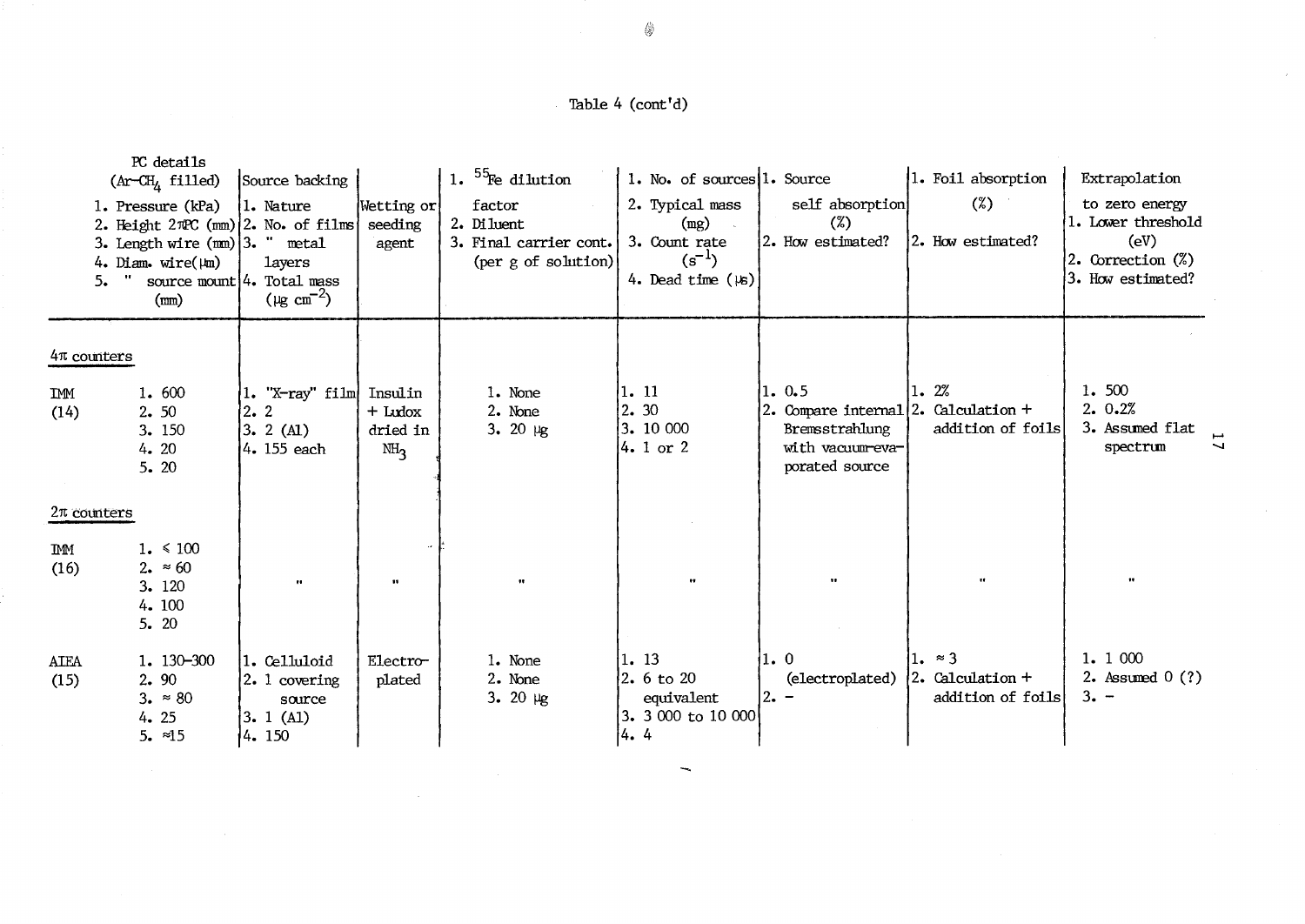# Table 5 - Defined solid angle  $[\text{NaI(T1)}]$  detectors to measure  $N_{\text{XX}}$

|                    | Detector<br>1. Size<br>2. Window<br>3. Solid angle (sr)<br>4. Source detector                                   | Source backing<br>1. Nature<br>2. No. of films<br>3. Mass ( $\mu$ g cm <sup>-2</sup> ) | $^{55}$ Fe<br>1. Dilution factor<br>2. Final carrier cont.<br>$(\text{per } g \text{ of solution})$ | Wetting<br>or seeding<br>agent | 1. No. of sources<br>2. Typical mass (mg)<br>3. Count rates $(s^{-1})$<br>4. Dead time $(\mu s)$     | Source<br>self<br>absorption<br>$(\%)$ | Other<br>calculated<br>absorption<br>corrections<br>$(\%)$ | Extrapolation<br>to zero energy<br>$(\%)$          |                |
|--------------------|-----------------------------------------------------------------------------------------------------------------|----------------------------------------------------------------------------------------|-----------------------------------------------------------------------------------------------------|--------------------------------|------------------------------------------------------------------------------------------------------|----------------------------------------|------------------------------------------------------------|----------------------------------------------------|----------------|
| LMRI<br>(17)       | $1.2 \text{ mm thick}$<br>$2.0.2 \text{ mm}$ Be<br>3. $(1.8658 \cdot 10^{-3})$ 4 $\pi$<br>4. Filled with He gas | 1. Mylar<br>2. 2 $(top + bottom)$<br>3. 400 each                                       | 1. None<br>$2.20 \text{ kg}$                                                                        | None                           | 1.10<br>2. 28 to 42<br>3. 45 to 75<br>4.5                                                            | 0.05                                   | $0.8$ foil<br>$9$ Be<br>3.3A1<br>$0.25$ He                 | $\Omega$<br>Empty spectrum<br>below escape<br>peak |                |
| <b>NBS</b><br>(18) | $1.1.6$ mm thick<br>$2.0.13$ mm Be<br>$3. -$<br>$4. -$                                                          | 1. Stainless steel<br>2. No films<br>3. Sources<br>not covered                         | 1. None<br>$2.20 \text{ kg}$                                                                        | Ludox<br>(drops)               | 1.5<br>$2.17 - 25$<br>3.100<br>4. MCA with accurate<br>dead-time<br>correction<br>$(\tau \approx 5)$ | 1.1<br>measured<br>(see text)          | $0$ foil<br>(not covered)<br>5.6 Be<br>$3.2 \mathrm{Al}$   | $3.92 \pm 0.6$<br>Assumed flat<br>spectrum         | $\overline{8}$ |
|                    |                                                                                                                 |                                                                                        |                                                                                                     | None<br>(electro-<br>plated)   | 1.16<br>2. 17-50 equivalent<br>3. 300<br>4. As above                                                 | $\mathbf{0}$                           |                                                            |                                                    |                |

۵

**18**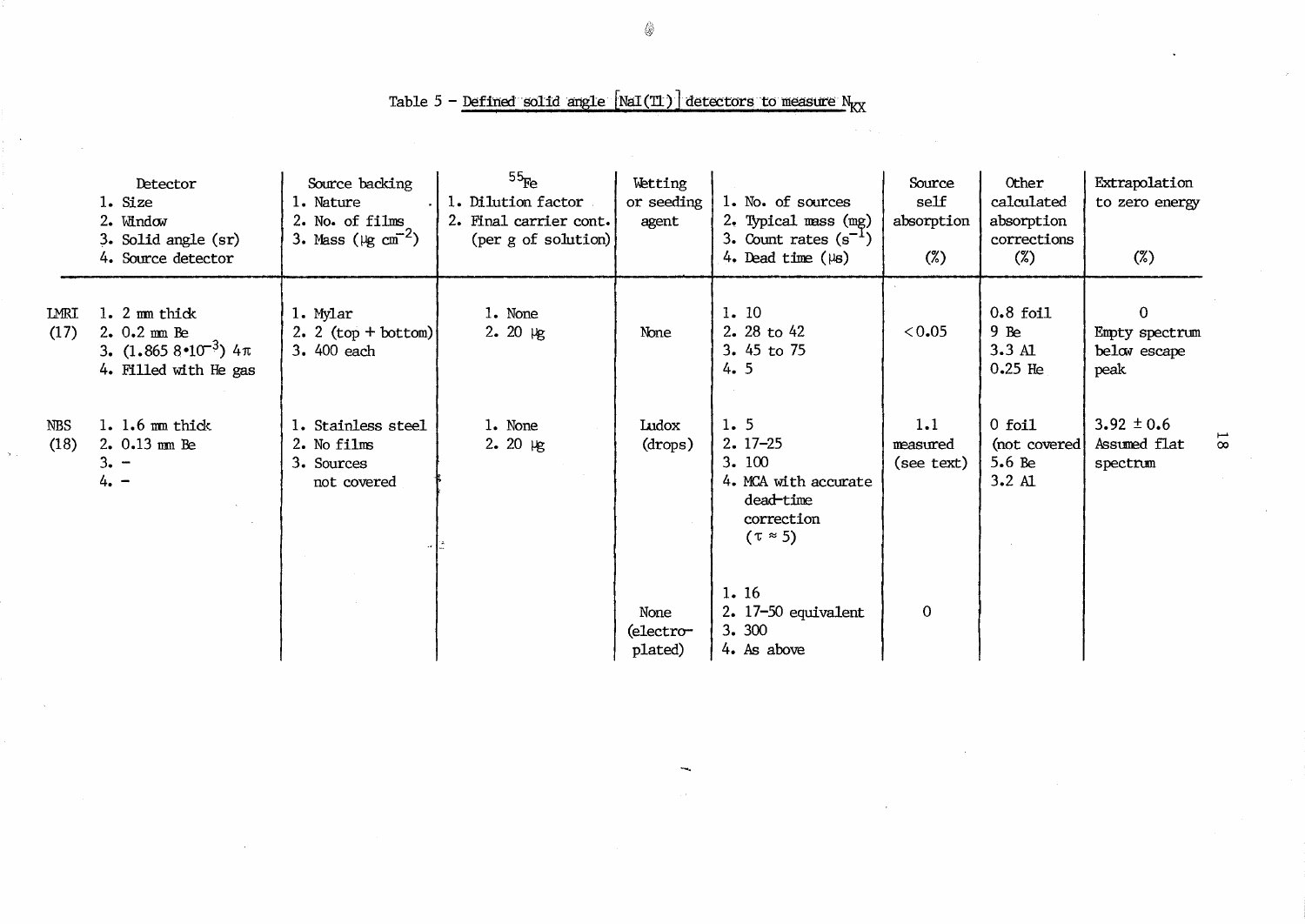| Laboratory | Method                                                                                                               |                        |               | Uncertainties (standard deviations) |               |          |  |
|------------|----------------------------------------------------------------------------------------------------------------------|------------------------|---------------|-------------------------------------|---------------|----------|--|
|            |                                                                                                                      | $\mathrm{Bq\ mg}^{-1}$ |               |                                     | $(\%)$        |          |  |
|            |                                                                                                                      | on<br>1979-02-01       | Category<br>A | Degrees<br>of                       | Category<br>R | Combined |  |
|            |                                                                                                                      |                        |               | freedom                             |               |          |  |
|            |                                                                                                                      |                        |               |                                     |               |          |  |
| 1. AECL    | Calibrated NaI(T1)                                                                                                   | 4 0 7 5                | 0.03          | 6                                   | 0.7           | 0.7      |  |
| 2. BCM     | Calibrated Si(Li)                                                                                                    | 3 970                  | 0.2           | 15                                  | 1.9           | 1.9      |  |
|            | $( + 54$ Mn only)                                                                                                    | 3 980                  | 0.2           | 15                                  | 0.5           | 0.5      |  |
| 3. PTB     | Calibrated germanium<br>(drop)                                                                                       | 4 040                  | 0.2           | 17                                  | 0.8           | 0.8      |  |
|            | (electroplated)                                                                                                      | 4 0 6 0                | 0.6           | 23                                  | 1.0           | 1.2      |  |
| 4. NPL     | $4\pi\beta$ (PC)- $\gamma$ , efficiency tracing (+ $5\log$ )                                                         | 4 0 6 5                | 0.2           | 13                                  | 0.9           | 0.9      |  |
|            | $(+ 54$ Mm)<br>$(+ 54)$                                                                                              | 3 9 3 2                | 1.2           | 15                                  | 1.1           | 1.7      |  |
|            |                                                                                                                      | 3 9 5 4                | 0.8           | 81                                  | 0.8           | 1.2      |  |
| 5. NRC     | $4\pi\beta(PPC)-\gamma$ , efficiency tracing $(+\frac{51}{3}Cr)$                                                     | 3 881                  | 0.7           | 17                                  | 1.6           | 1.7      |  |
|            | $(+ 54$ Mn)                                                                                                          | 3 8 9 2                | 0.4           | 17                                  | 1.6           | 1.6      |  |
| 6. IMRI    | $4\Re(PPC)-\gamma$ , calculated efficiencies                                                                         | 4 0 20                 | 0.3           | 11                                  | 2.6           | 2.6      |  |
| 7. IMRI    | $4\pi(LS)-\gamma$ , efficiency tracing                                                                               | 4 0 82                 | 0.6           | 8                                   | 2.1           | 2.2      |  |
| 8. IBJ     | $4\pi(LS)-\gamma$ , efficiency tracing                                                                               | 4 3 4 8                | 0.6           | (?)                                 | 0.1           | 0.6      |  |
| 9. NAC     | ries $(+ \frac{51}{2}C_F)$ 3 950 <sup>33</sup><br>ties $(+ \frac{54}{2}C_F)$ 3 977<br>$4\pi(LS)-\gamma$ , calculated |                        | 0.2           | $\bf 8$                             | 0.7           | 0.7      |  |
|            | efficiencies                                                                                                         |                        | 0.1           | 8                                   | 0.7           | 0.7      |  |
| 10. BCMN   | $4\pi\beta(IS)$ , coincidence + summing                                                                              | 4 0 4 0                | 1.0           | 11                                  | 1.1           | 1.5      |  |
|            |                                                                                                                      |                        |               |                                     |               |          |  |

# Table 6a - Final results and uncertainties for  $\mathrm{N}_\mathrm{O}$

 $\bar{z}$ 

 $\bar{\mathcal{A}}$ 

❀

 $\hat{\boldsymbol{\beta}}$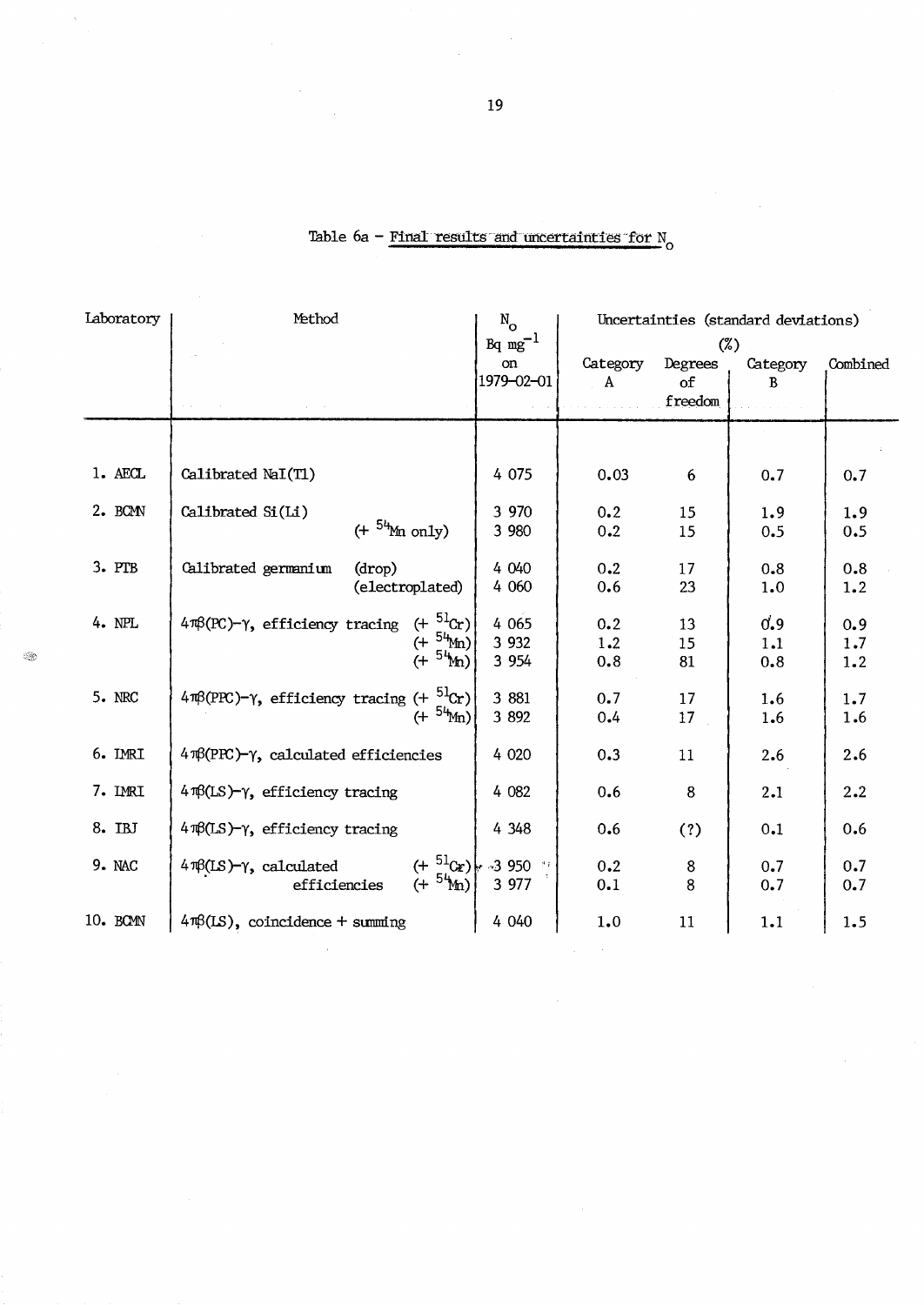| Laboratory | Method                                                    | $N_{\text{KX}}$<br>$s^{-1}$ mg <sup>-1</sup> | Uncertainties (standard deviations)<br>$(\%)$ |                          |               |            |
|------------|-----------------------------------------------------------|----------------------------------------------|-----------------------------------------------|--------------------------|---------------|------------|
|            |                                                           | on<br>1979-02-01                             | Category<br>A                                 | Degrees<br>of<br>freedom | Category<br>B | Combined   |
|            |                                                           |                                              |                                               |                          |               |            |
| 11. BCMN   | $4\pi\beta(PPC)$                                          | 1 1 2 3                                      | 0.5                                           | $\overline{3}$           | 0.5           | 0.7        |
| 12. IMRI   | $4\pi\beta(PPC)$                                          | 1 106                                        | 0.3                                           | 9                        | 0.6           | 0.7        |
| 13. NPL    | $4\pi8(PPC)$<br>(set 1)<br>(set 2)                        | 1 1 4 3<br>1 1 6 2                           | 0.2<br>0.2                                    | $\frac{5}{5}$            | 1.0<br>1.6    | 1.0<br>1.6 |
| 14. IMM    | $4\pi\beta(PPC)$                                          | 1 1 3 0                                      | 0.1                                           | 10                       | 0.2           | 0.2        |
| 15. ATEA   | $2\pi(PPC)$                                               | 1 161                                        | 0.1                                           | 12                       | 0.4           | 0.4        |
| 16. IMM    | $2\pi(PPC)$                                               | 1 1 28                                       | 0.1                                           | 10                       | 0.3           | 0.3        |
| 17. IMRI   | Defined solid angle $[NaI(T1)]$                           | 1 0 8 5                                      | 0.4                                           | 9                        | 1.2           | 1.3        |
| 18. NBS    | Defined solid angle $[NaI(T1)]$ (drop)<br>(electroplated) | 1 1 2 7<br>1 1 28                            | 0.2<br>0.2                                    | 4<br>12                  | 0.8<br>0.8    | 0.8<br>0.8 |

Table 6b - Final results and uncertainties for  $N_{\text{K} \text{X}}$ 

 $\hat{\mathbf{x}}$ 

se <del>gr</del>ovi

 $\bar{z}$ 

 $\frac{1}{3}$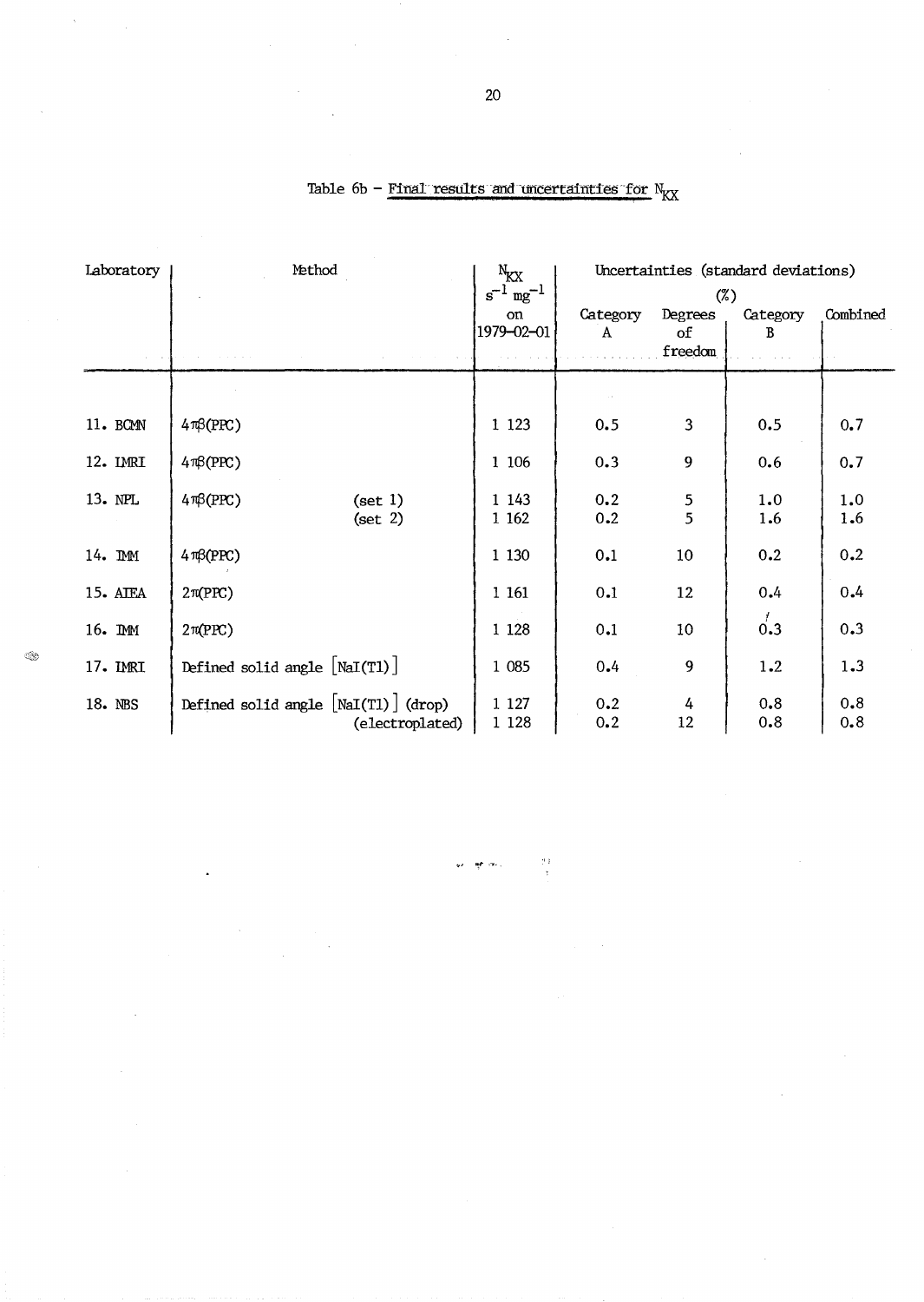Table 7 - Uncertainty components (category B) in final result N<sub>o</sub> (in %)

| Laboratory         | Method                                                                                      | Uncertainties (estimated standard deviations)                                                                                                          |                                                                                                                           |  |  |  |  |
|--------------------|---------------------------------------------------------------------------------------------|--------------------------------------------------------------------------------------------------------------------------------------------------------|---------------------------------------------------------------------------------------------------------------------------|--|--|--|--|
| 1. AECL            | Calibrated<br>NaI(T1)                                                                       | a) interpolated efficiency 0.67                                                                                                                        |                                                                                                                           |  |  |  |  |
|                    |                                                                                             |                                                                                                                                                        | 4 nuclides<br>Calibrated by<br><sup>54</sup> Mn only                                                                      |  |  |  |  |
| 2. BCMN            | Calibrated<br>Si(Li)                                                                        | a) $P_K \omega_K$<br>b) Tracer activity<br>c) Efficiency (ratio)<br>d) Others*                                                                         | 1.8<br>0.5<br>0.1<br>0.7<br>0.1<br>0.1<br>0.1                                                                             |  |  |  |  |
| 3. PTB             | Calibrated Ge                                                                               | a) $P_K$ for $^{55}Fe$<br>b) Tracer activity<br>c) Interpolated<br>efficiency<br>d) Pile up<br>e) EC transition<br>probability for <sup>58</sup> Co    | Drop source<br>Electrolytic<br>source<br>0.4<br>0.4<br>0.2<br>0.6<br>0.8<br>0.3<br>0.3<br>0.3 <sub>1</sub>                |  |  |  |  |
| 4. NPL<br>5. NRC   | $4 \pi \beta (PC) - \gamma$<br>eff. tracing<br>$4 \pi \beta (PPC) - \gamma$<br>eff. tracing | a) Extrapolation<br>b) Tracer activity<br>c) Source mixing<br>d) Others*                                                                               | <b>NPL</b><br><b>NRC</b><br>0.3<br>$0.8$ to $1.1$<br>0.4<br>0.3<br>1.5<br>0.1<br>0.25                                     |  |  |  |  |
| 6. LMRI<br>7. LMRI | $4 \pi \beta (PPC) - \gamma$<br>calcul.eff.<br>$4 \pi \beta (LS) - \gamma$<br>eff. tracing  | a) $P_K$<br>b) $\omega_{\rm K}$<br>c) $t_K^{\text{T}}(\text{PPC})$<br>d) $f_K(PPC)$<br>so ar en l<br>e) $p(LS)$<br>f) Extrapolation (LS)<br>g) Others* | $4\pi\beta(PPC)-\gamma$<br>$4\pi\beta(LS)-\gamma$<br>0.2<br>0.2<br>2.5<br>0.3<br>0.1<br>0.05<br>0.5<br>2.0<br>0.16<br>0.2 |  |  |  |  |
| 8. IBJ             | $4 \pi \beta (LS) - \gamma$<br>eff. tracing                                                 | a) Dead times<br>b) Tracer activity                                                                                                                    | 0.12                                                                                                                      |  |  |  |  |
| 9. NAC             | $4 \pi \beta (LS) - \gamma$<br>calcul. eff.                                                 | a) Tracing procedure<br>b) Others*                                                                                                                     | 0.68<br>0.16                                                                                                              |  |  |  |  |
| 10. BCMN           | $4 \pi \beta(LS)$<br>coincid.<br>and summing                                                | a) Extrapolation<br>Stability<br>b)<br>Others*<br>c)                                                                                                   | $1 - 1$<br>0.2<br>0.1                                                                                                     |  |  |  |  |

21

 $\circledcirc$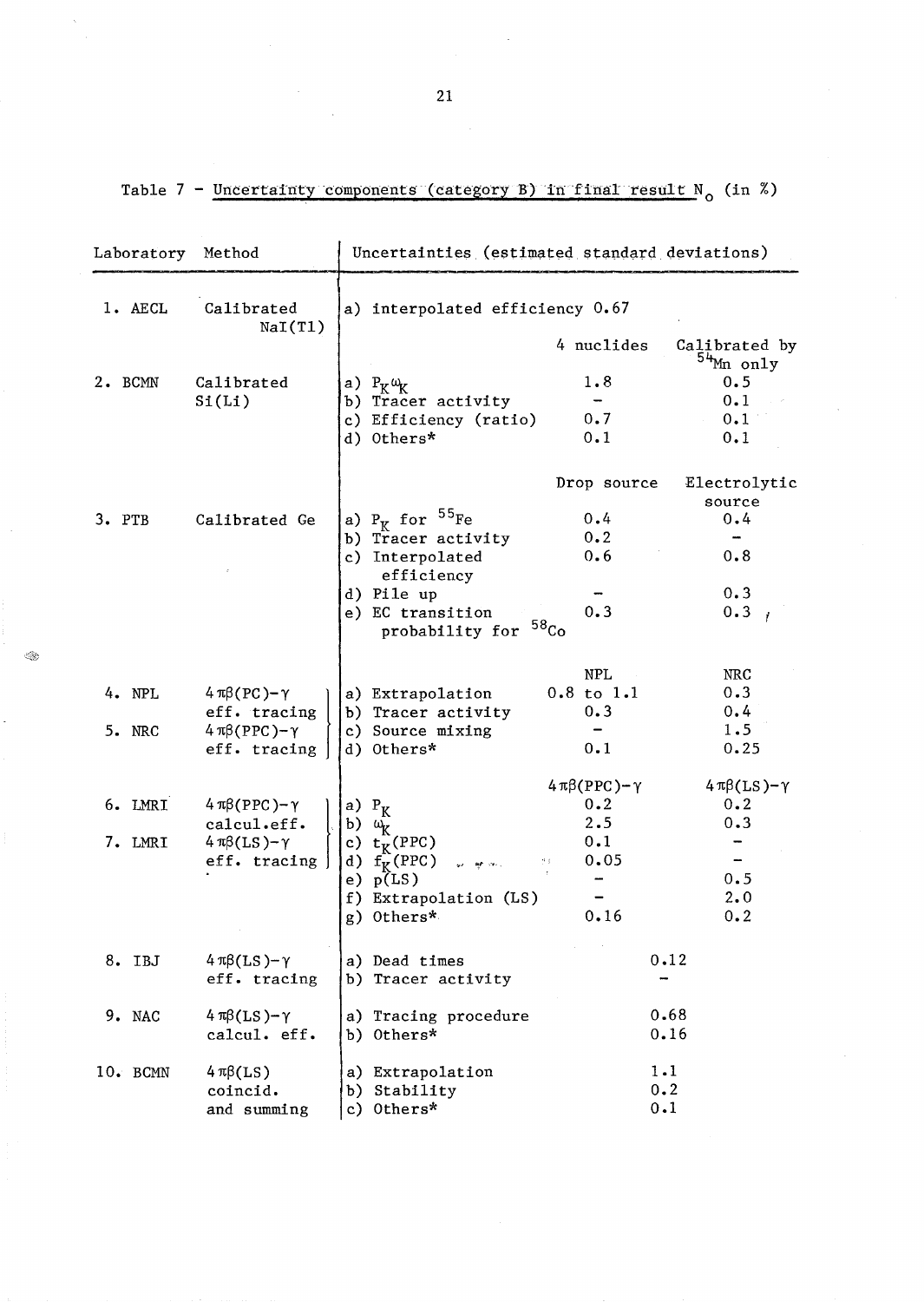|                      |                                |  |                                                        | <b>BCMN</b>       | LMRI               | NPL                         |      | IMM                  |
|----------------------|--------------------------------|--|--------------------------------------------------------|-------------------|--------------------|-----------------------------|------|----------------------|
| 11. BCMN<br>12. LMRI | $4\pi(PPC)$<br>11              |  | a) Extrapolation to<br>zero energy                     | 0.1               | 0.1                | 0.1                         |      | 0.02                 |
| 13. NPL<br>14. IMM   | 11<br>$\pmb{\scriptstyle{11}}$ |  | b) Self absorption<br>c) Foil absorption<br>d) Others* | 0.3<br>0.3<br>0.1 | 0.1<br>0.56<br>0.2 | 0.2<br>1.0 to $1.6$<br>0.05 |      | 0.08<br>0.07<br>0.14 |
|                      |                                |  |                                                        |                   | AIEA               |                             | IMM  |                      |
| 15. AIEA<br>16. IMM  | $2\pi(PPC)$                    |  | a) Extrapolation to<br>zero energy                     |                   | $\overline{\cdot}$ |                             | 0.02 |                      |
|                      |                                |  | b) Self absorption                                     |                   | $\Omega$           |                             | 0.08 |                      |
|                      |                                |  | c) Foil absorption                                     |                   | 0.1                |                             | 0.07 |                      |
|                      |                                |  | d) Solid angle $\leq 2\pi$                             |                   | 0.4                |                             | S.   |                      |
|                      |                                |  | e) Others* (+ non-sphericity<br>correction for IMM)    |                   | $\cdot$            |                             | 0.20 |                      |
|                      |                                |  |                                                        | LMRI              |                    | NBS                         |      |                      |

| Table 7 - Uncertainty components (category B) in final results N <sub>KX</sub> (in %) |  |  |
|---------------------------------------------------------------------------------------|--|--|
|---------------------------------------------------------------------------------------|--|--|

Laboratory Method Uncertainties (estimated standard deviations)

\* "Others" refers to uncertainty in dead times, weighing procedures, backgrounds, etc.

Defined solid $\vert$  a) Extrapolation to

zero energy b) Self absorption o

0.05

0.6

 $\}$  0.5

0.1

0.2 (drop

0.2 (electrolytic sources)

source)

1.1 0.4 0.17  $0.1$ <br> $0.15$ 

 $\,$ 

c) Be absorption d) Al absorption e) He absorption f) Solid angle

g) Others\*  $\mathbb{I}$   $\mathbb{I}$   $\mathbb{I}$   $\mathbb{I}$   $\mathbb{I}$   $\mathbb{I}$   $\mathbb{I}$   $\mathbb{I}$   $\mathbb{I}$   $\mathbb{I}$   $\mathbb{I}$   $\mathbb{I}$   $\mathbb{I}$   $\mathbb{I}$   $\mathbb{I}$   $\mathbb{I}$   $\mathbb{I}$   $\mathbb{I}$   $\mathbb{I}$   $\mathbb{I}$   $\mathbb{I}$   $\mathbb{I}$   $\mathbb{I}$   $\math$ h) lntercomparison with liquid scint. (NBS)

 $<\,>$ 

22

17. LMRl

angle

18. NBS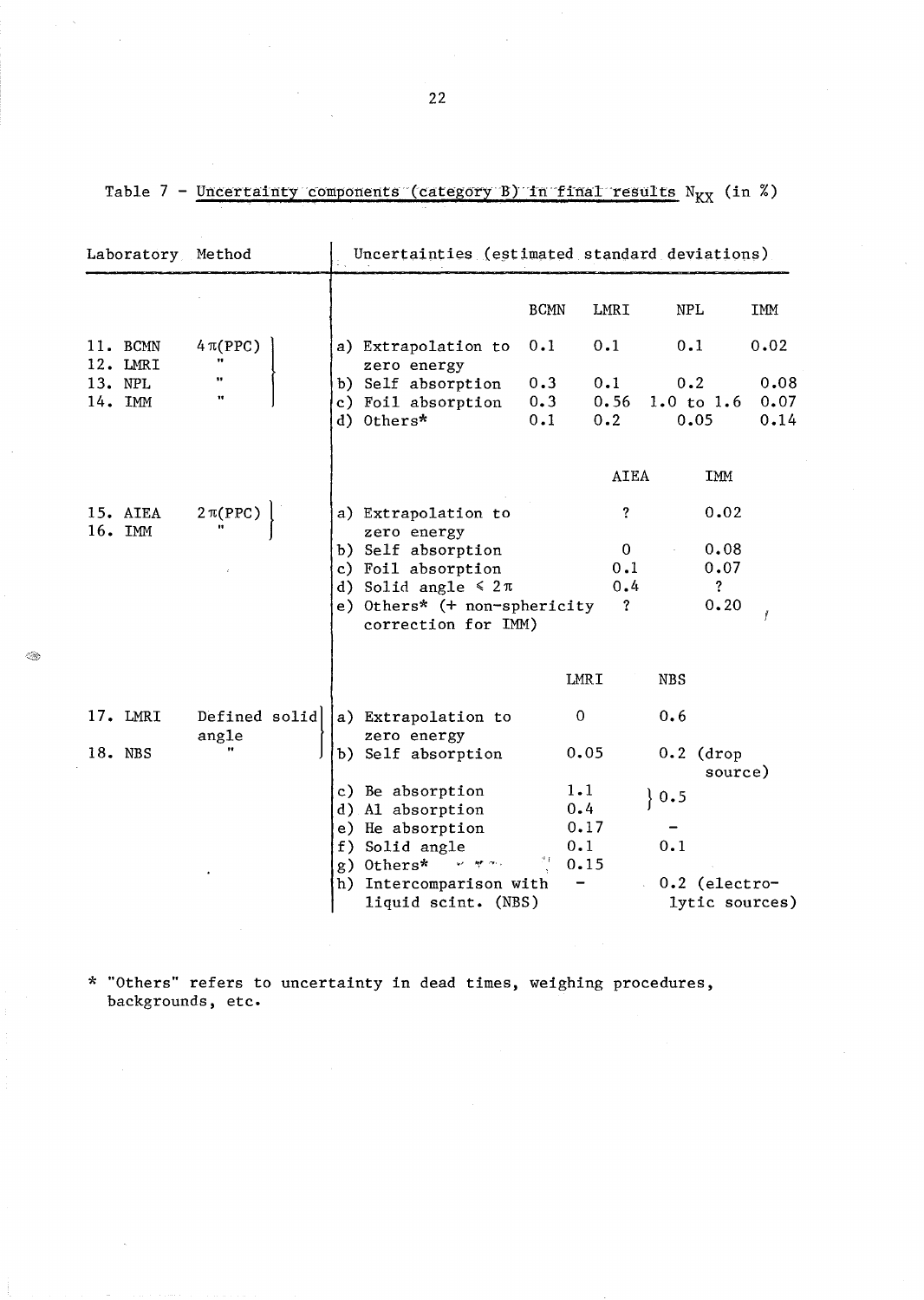# Table  $8$  - Mean values of activity and  $K$  X-ray emission rate at reference date  $(1979-02-01, 0 h UT)$

|                                                   | Weighted                 | Unweighted                                    |  |  |  |
|---------------------------------------------------|--------------------------|-----------------------------------------------|--|--|--|
| $N_{\rm KX}$ (s <sup>-1</sup> mg <sup>-1</sup> ). | $1\;132\; \pm 5\;$ (7.6) | $1129 \pm 7$                                  |  |  |  |
| $N_{0}$ (all) (Bq mg <sup>-1</sup> )              | $3\,999 \pm 15\,(1.9)$   | $3995 \pm 17$                                 |  |  |  |
| $N_{\text{KX}}/N_{\text{o}}$ (all)                | $0.283$ 0 $\pm$ 0.001 5  | $0.282$ 7 $\pm$ 0.002 2                       |  |  |  |
| $N_{0}$ (4, 5, 10)                                | $3\,984 \pm 32\,(2.2)$   | $3\,961 \pm 31$                               |  |  |  |
| $N_{\text{KX}}/N_{\text{o}}$ (4, 5, 10)           |                          | $0.284$ 1 $\pm$ 0.002 5 0.285 1 $\pm$ 0.002 6 |  |  |  |

The value following the  $\pm$  sign is the combined uncertainty in the form of  $_f$ a standard deviation. The number in parentheses gives  $\chi^2/\nu$ , where  $\nu$  is the number of degrees of freedom.

 $\frac{d}{2}$ 

الأنعام فهار أمها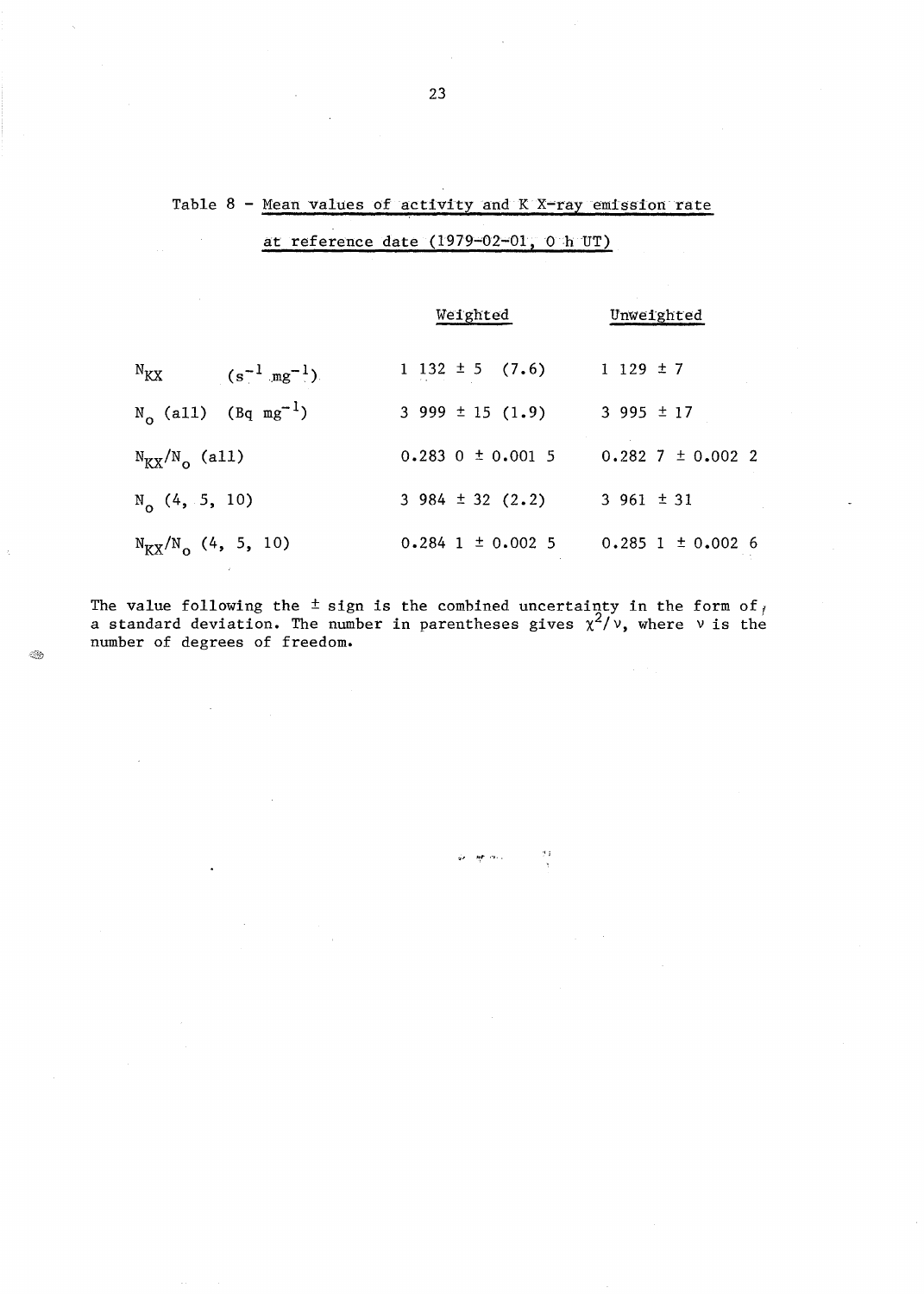



*::Ji£; .* 

Fig. 2. - The curves illustrated on pages 25 to 29 represent functions for interpolation (versus atomic number) or extrapolation (versus  $1 - \varepsilon_{\beta}$ , the inefficiency of the detector used). The number preceding the abbreviation for the laboratory refers to the method applied (see Tables 6a and 6b).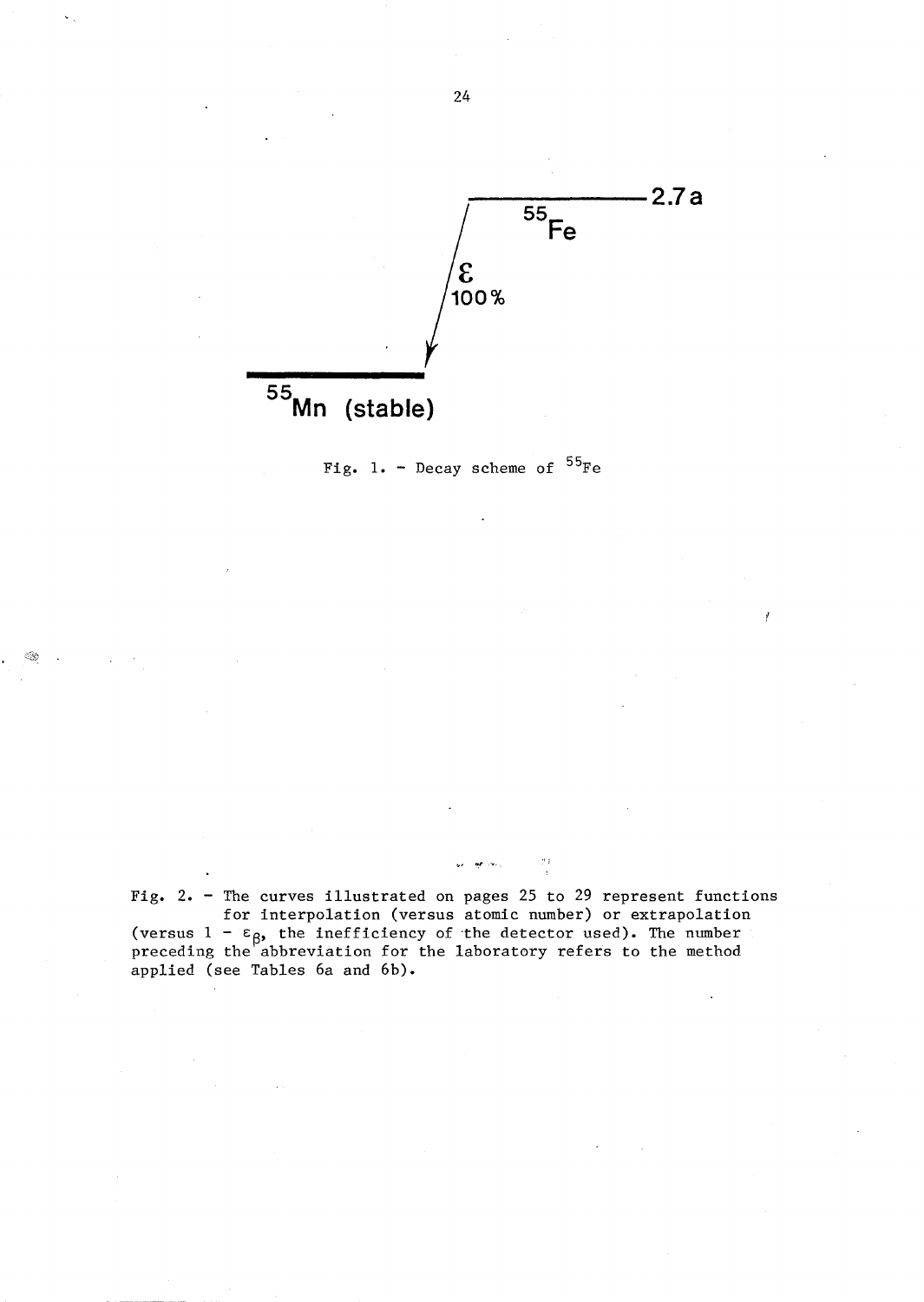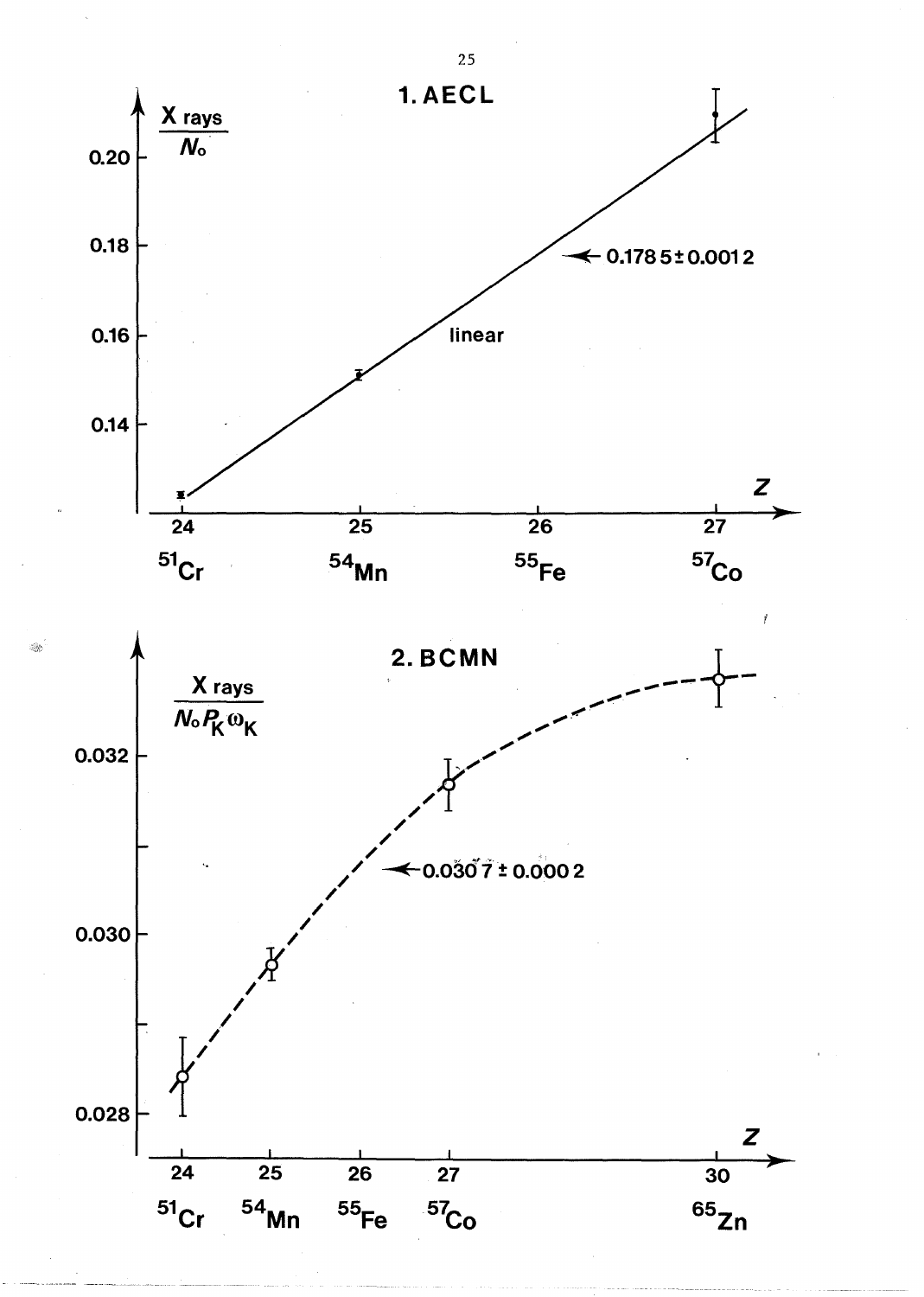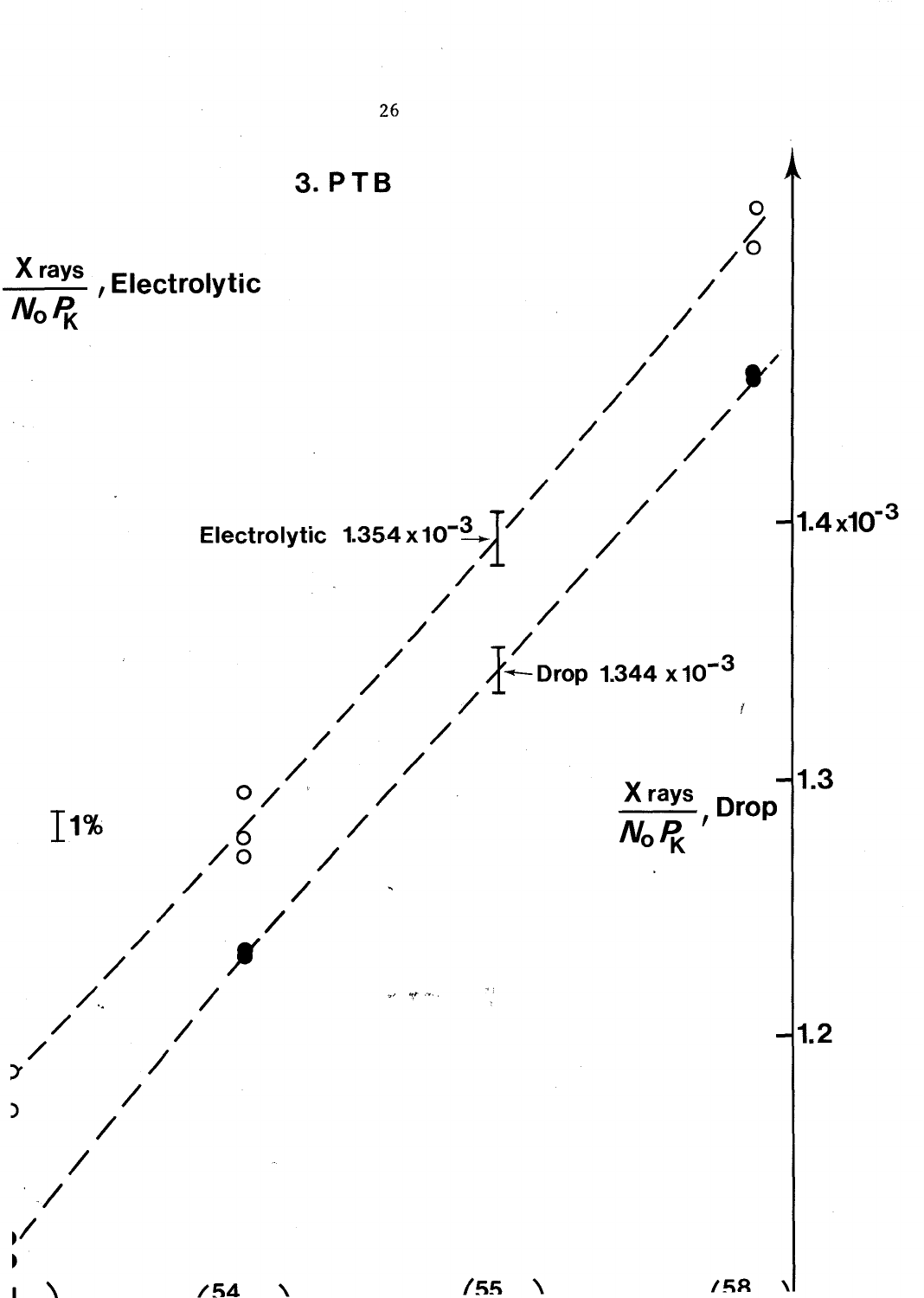

 $\overline{27}$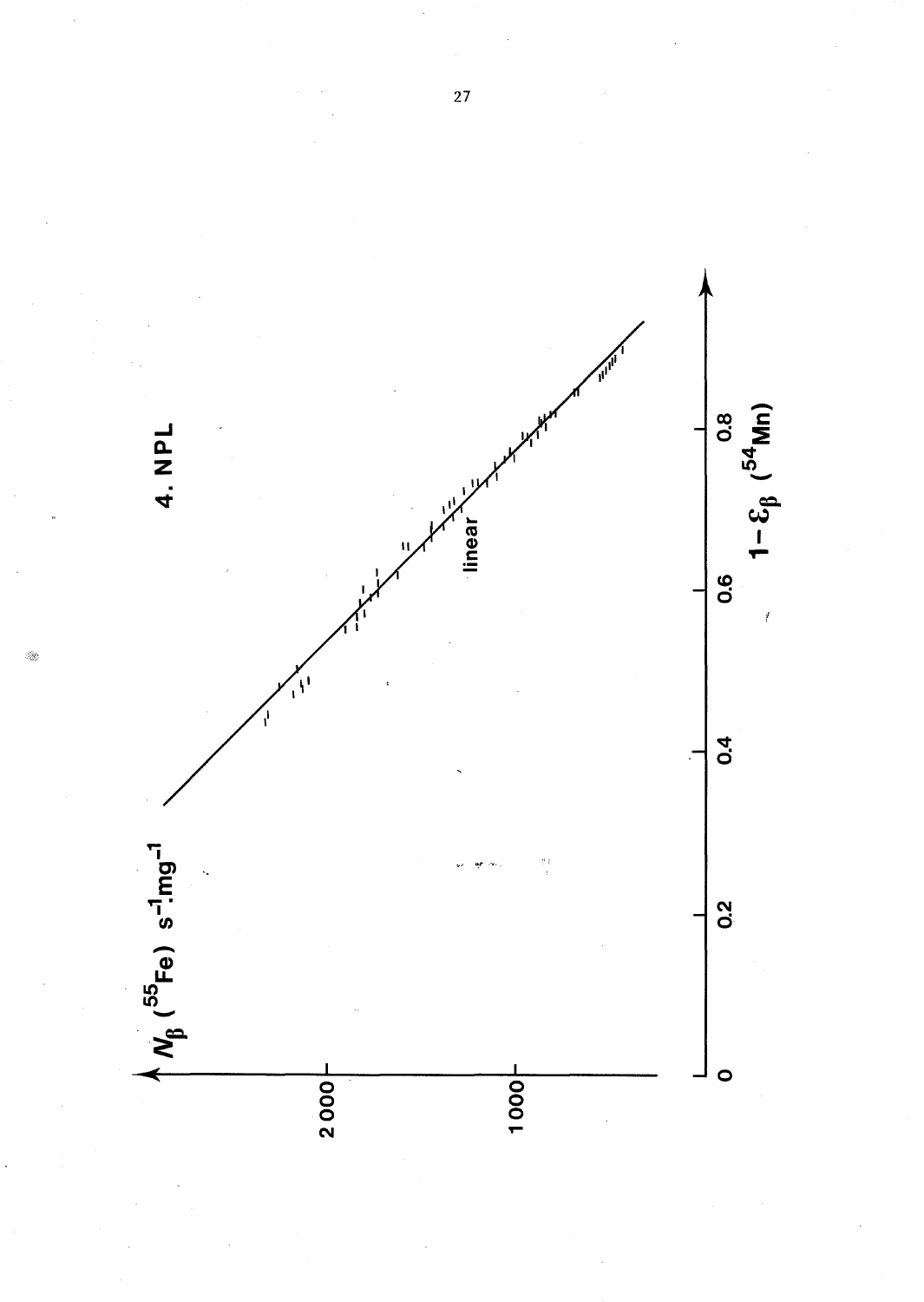



28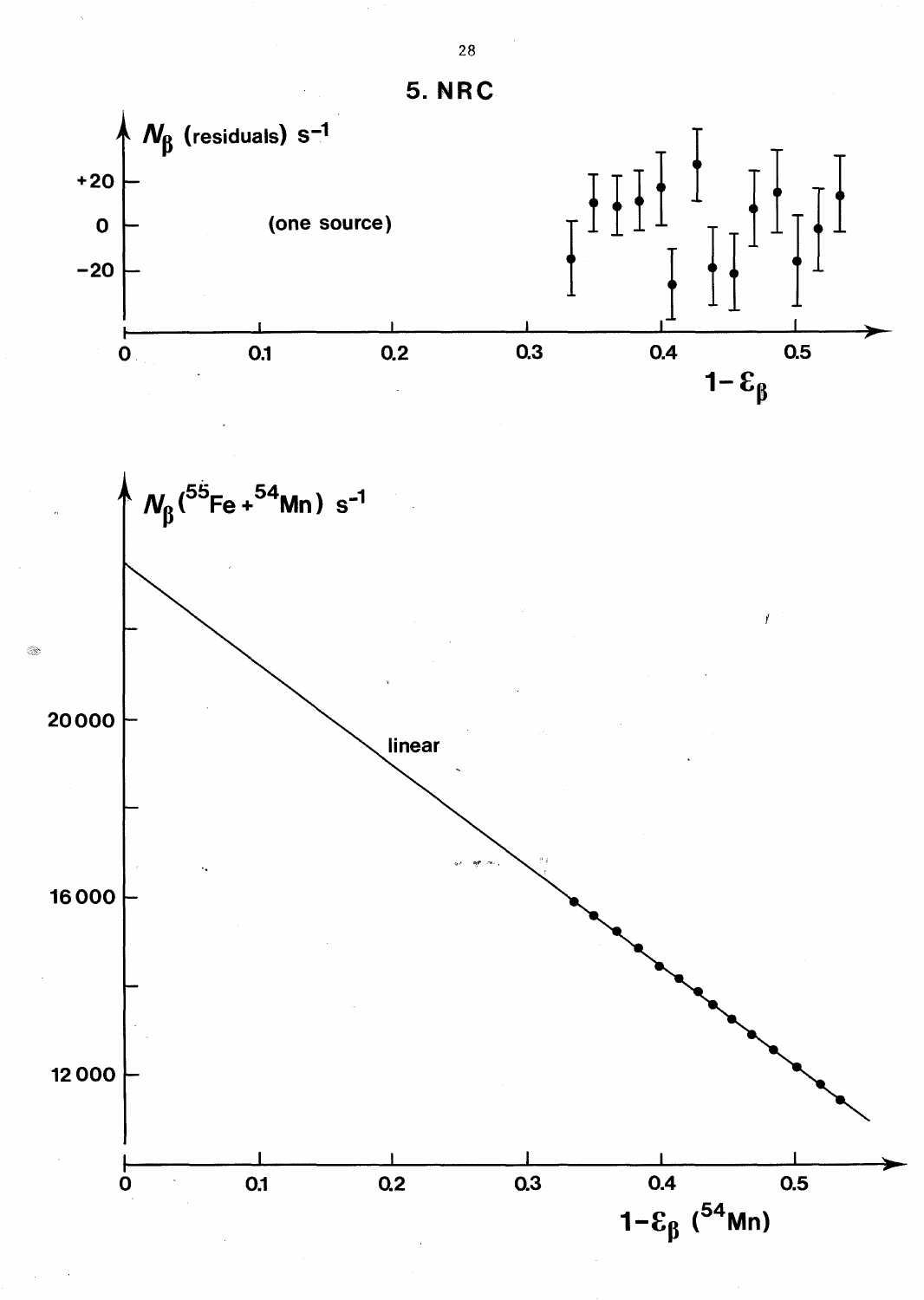

S.



29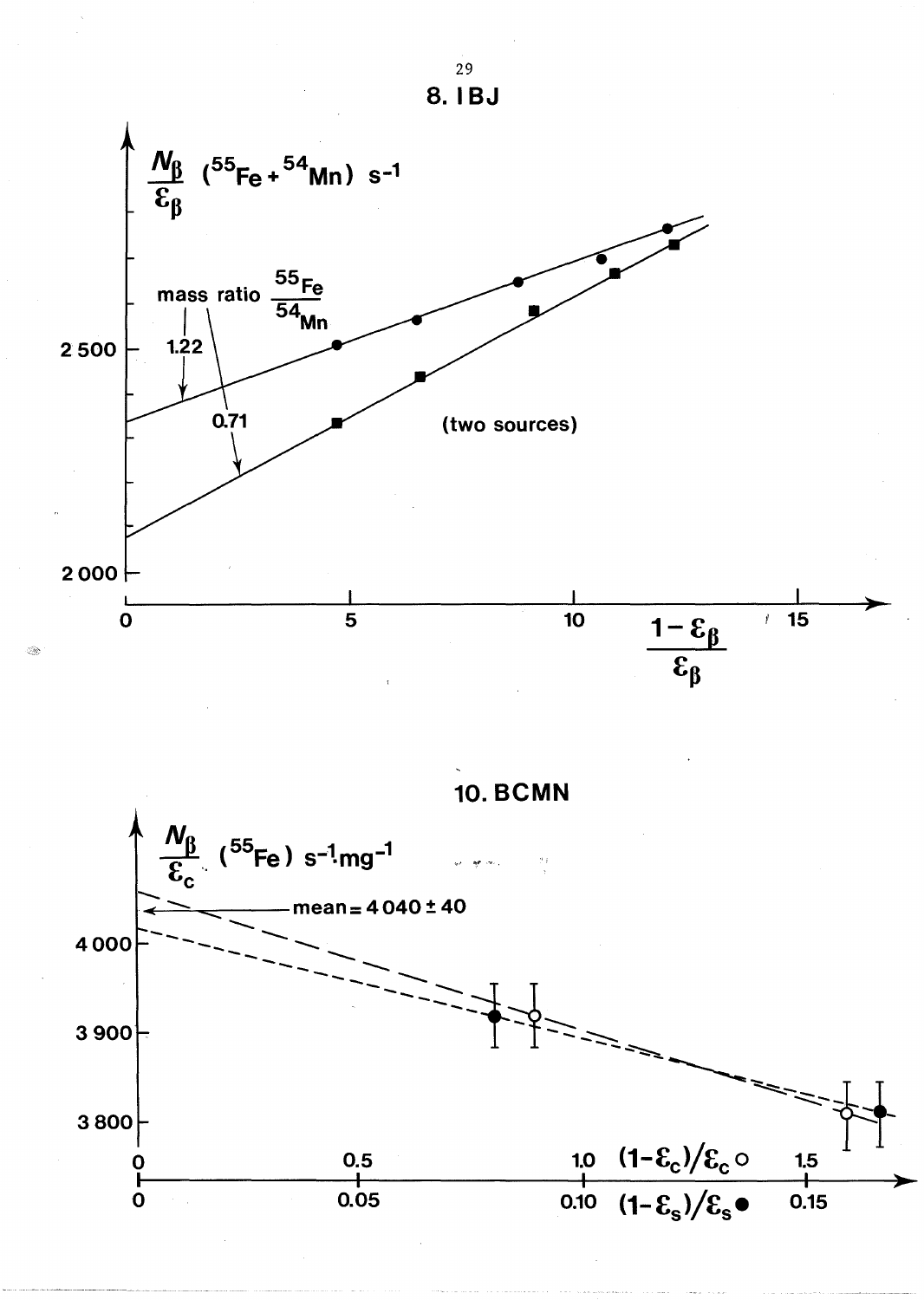

Fig. 3. - Graphical representation of the results. The reference date was 1979-02-01 Oh UT. The black (or hatched or white) rectangles correspond to the random (or systematic or combined) uncertainties.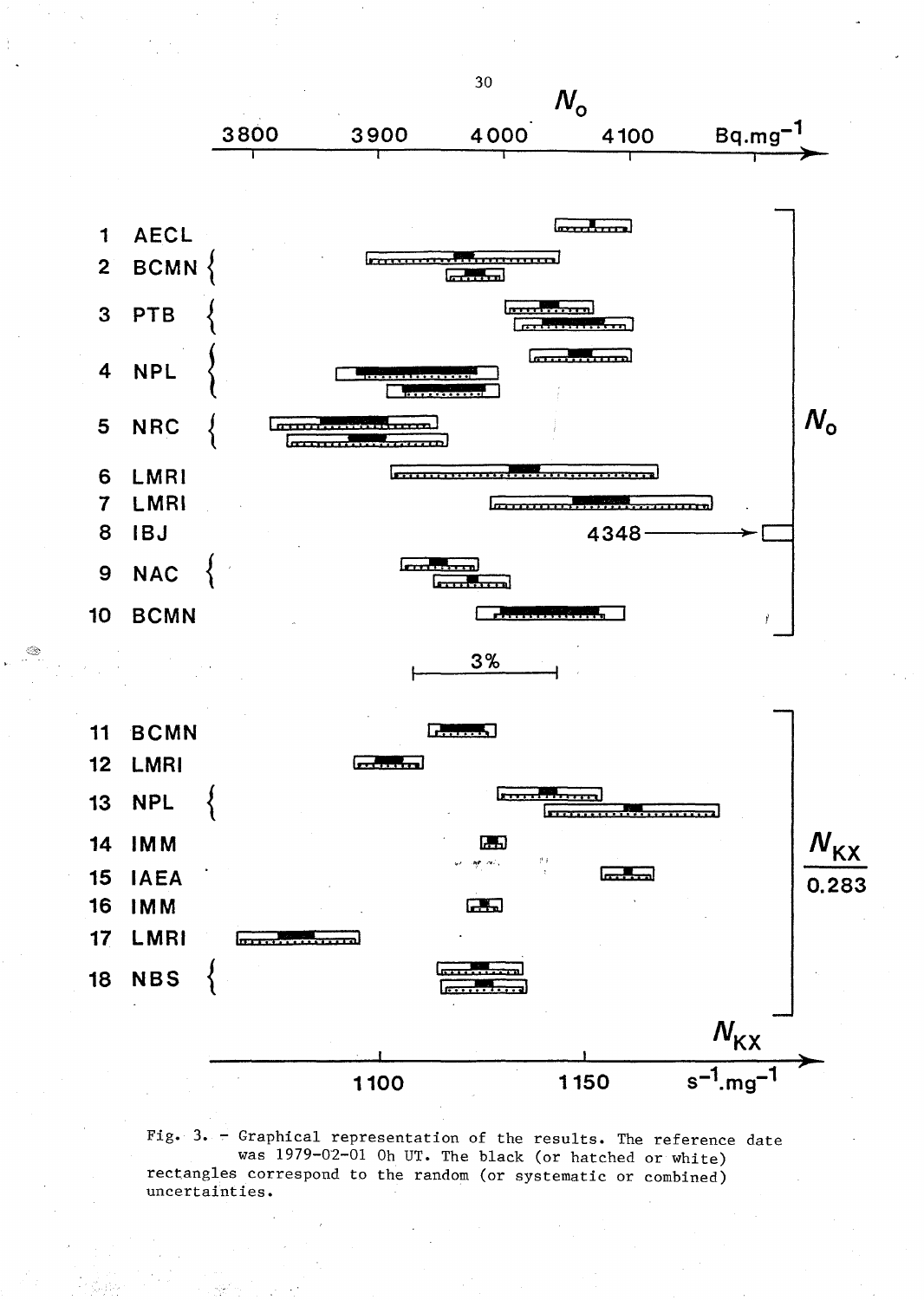

 $\mathbb{Q}$ 

Fig.  $4. -$  Distribution of the results